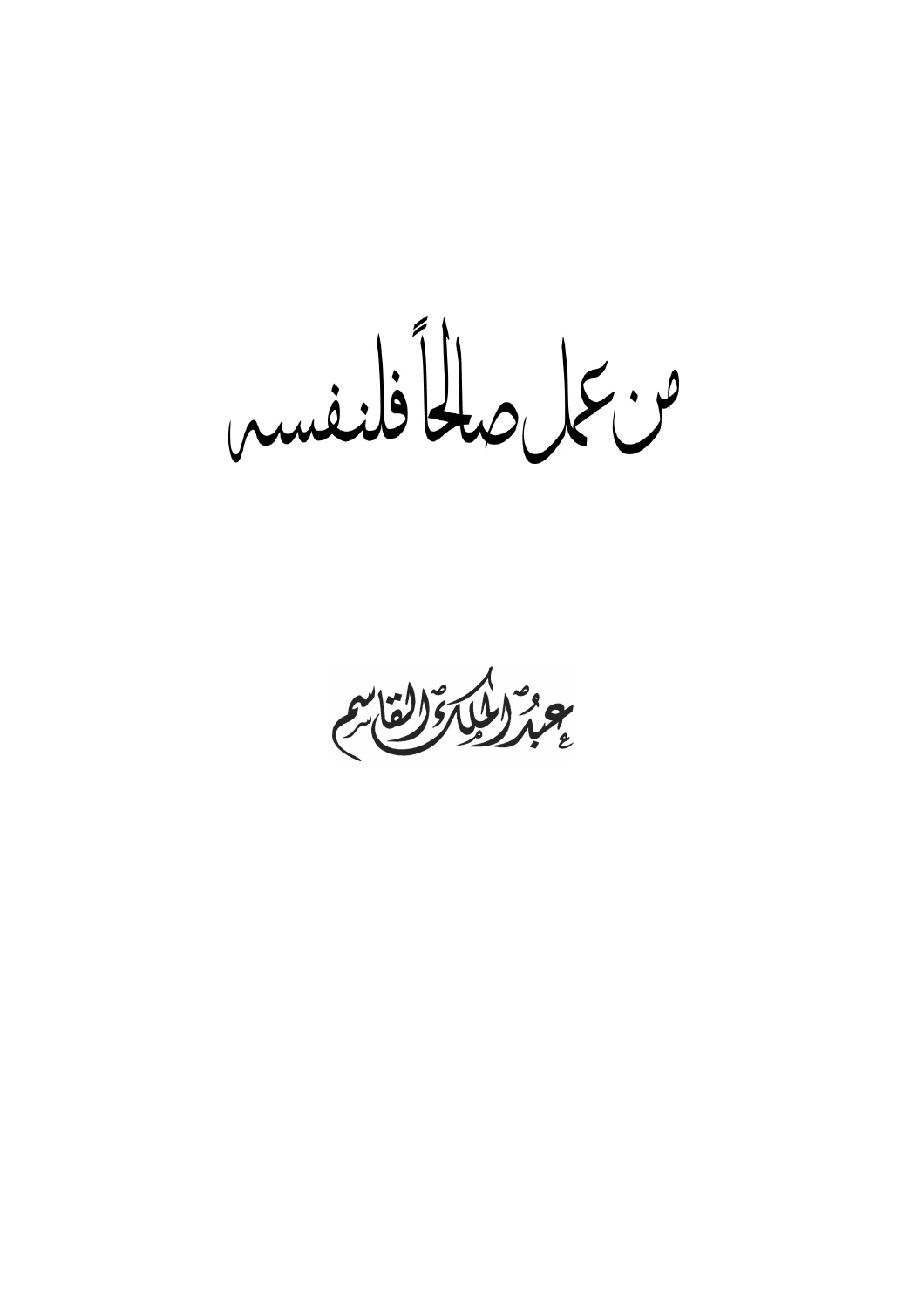# من عمل صالحاً فلنفسه

#### المقدمة

الحمد لله هدى من شاء من عباده، والصلاة والسلام على نبينا محمد، وعلى آله وصحبه أجمعين، وبعد:

فإن الأمة ولله الحمد تزحر بأهل الأعمال الصالحة والأفعال الطيبة، وهذه مجموعة مختارة من قصص سمعتها لأخبار السائرين إلى الدار الآخرة، كتبتها للاقتداء والتأسي، وترك الغفلة وبذل الوسع في طاعة الله عز وجل، وكذلك الرغبة في إشاعة الخير والدلالة عليه.

وهي امتداد لكتيبات سابقة مثل: «هل من مشمر؟» و«غراس السنابل» وغيرهما. أدعو الله عز وحل أن يكتب فيها النفع والفائدة، إنه ولي ذلك والقادر عليه.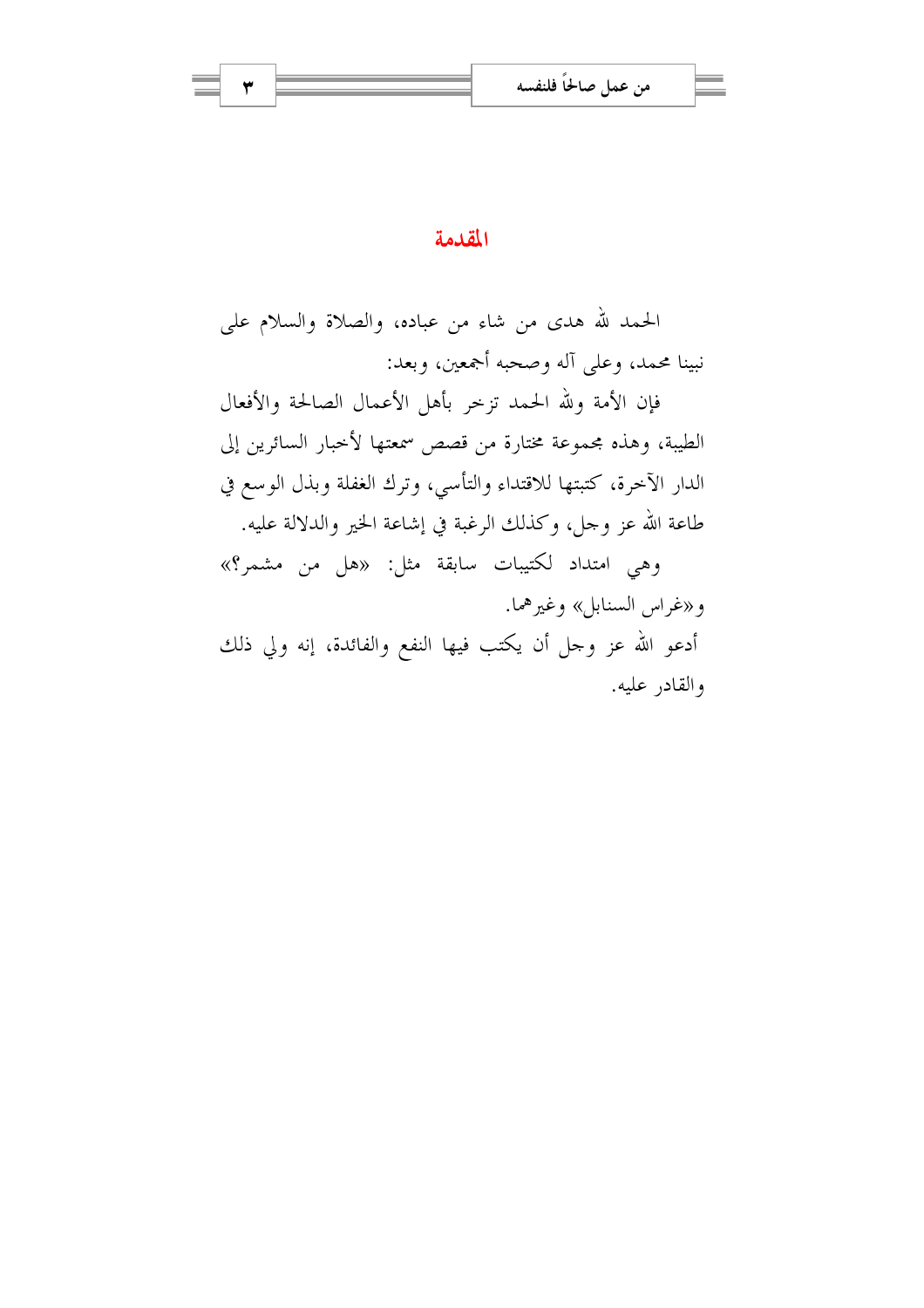#### العابدة المطلقة

تزوجت من رجل يكبرها بسنوات، وكانت فرحة جذلي بهذا الزواج، رغبة في أن يكون مكتمل العقل ناضج الفكر، لكنه كان على عكس ظنها، فقد كان سيء الخلق لا يعجبه العجب ولا يرضى عن كل جهد، حيّ كثر الشقاق وبدأت تظهر معالم الفرقة وسارت الأمور من سيء إلى أسوأ فكانت النهاية المحتومة بعد صبر طويل.غادرت مىزل الزوج مطلقة، وهي تحدث نفسها: لعل الله عز وجل احتار لي أن أتفرغ للعبادة والطاعة، وتبرأ ذمتي من مسئولية الزوج! وكان الله عز وحل لطيفًا ها فجعل قرة عينها في الصلاة، تفرح لإقبال الليل وإدبار النهار حتى تناحي رها في الثلث الأخير، وأعدت لنفسها صيام داود عليه السلام فهي تصوم يومًا وتفطر يومًا. واستمرت الأيام ولم تشعر بوحشة ولا فراق، ولم يكن حديث الناس عن المطلقة يعدل ليلة من المناجاة لربها!إلها امرأة صابرة محتسبة علمت أن ما نزل ها من مصائب الدنيا فرضيت بقدر الله عز وحل. ويسر الله لها الفرج القريب، وكان اليسر بعد العسر ..

فلم تطل ها الأيام حتى أتاها زوج يطلب يدها. فترددت كثيرًا حتى أشار عليها من تثق فيه، وقال لها: ما سبب التردد؟ ولماذا لا توافقين؟ قالت: أريد أن أصوم وأصلي!

قال لها: خدمة الزوج عبادة وقربة إلى الله عز وجل فأنت في حير وعبادة. لكن نفسها تراودها بين الحين والآحر بين الرفض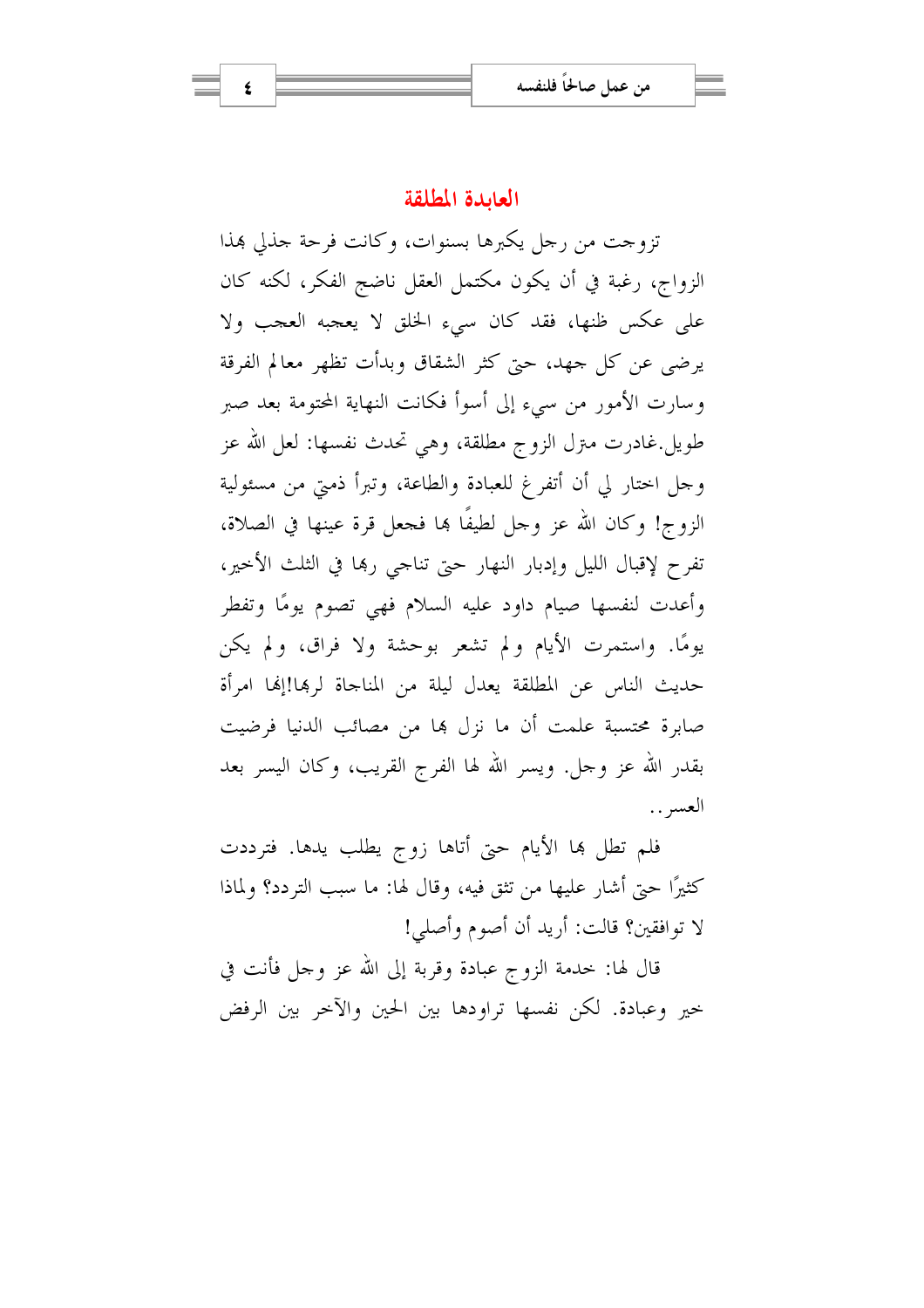والموافقة. وعندما استخارت الله عز وجل مرات عديدة استقر بما الأمر إلى الموافقة.. عندها سأل الخاطب: هل لها شروط؟. قالت: نعم لي شرط واحد: أن يأذن لي بصيام ثلاثة أيام من كل أسبو ع، قال وكان محبًا للخير، مقبلاً على صاحبة الطاعة: لك الشرط. لقد كان همها منصرفًا إلى نافلة تستحوب إذن الزوج كما أمر النبي ﷺ بذلك. فرحت بالموافقة وسرت بما. ودحلت بيت الزوجية وهي تحلم بأمل عظيم ويراودها رحاء كبير وحسن ظن بالله عز وحل الذي يسر لها أمر العبادة والطاعة أن يتقبلها منها وأن يدخلها الجنة برحمته! «ومن عمل صالحًا فلنفسه» .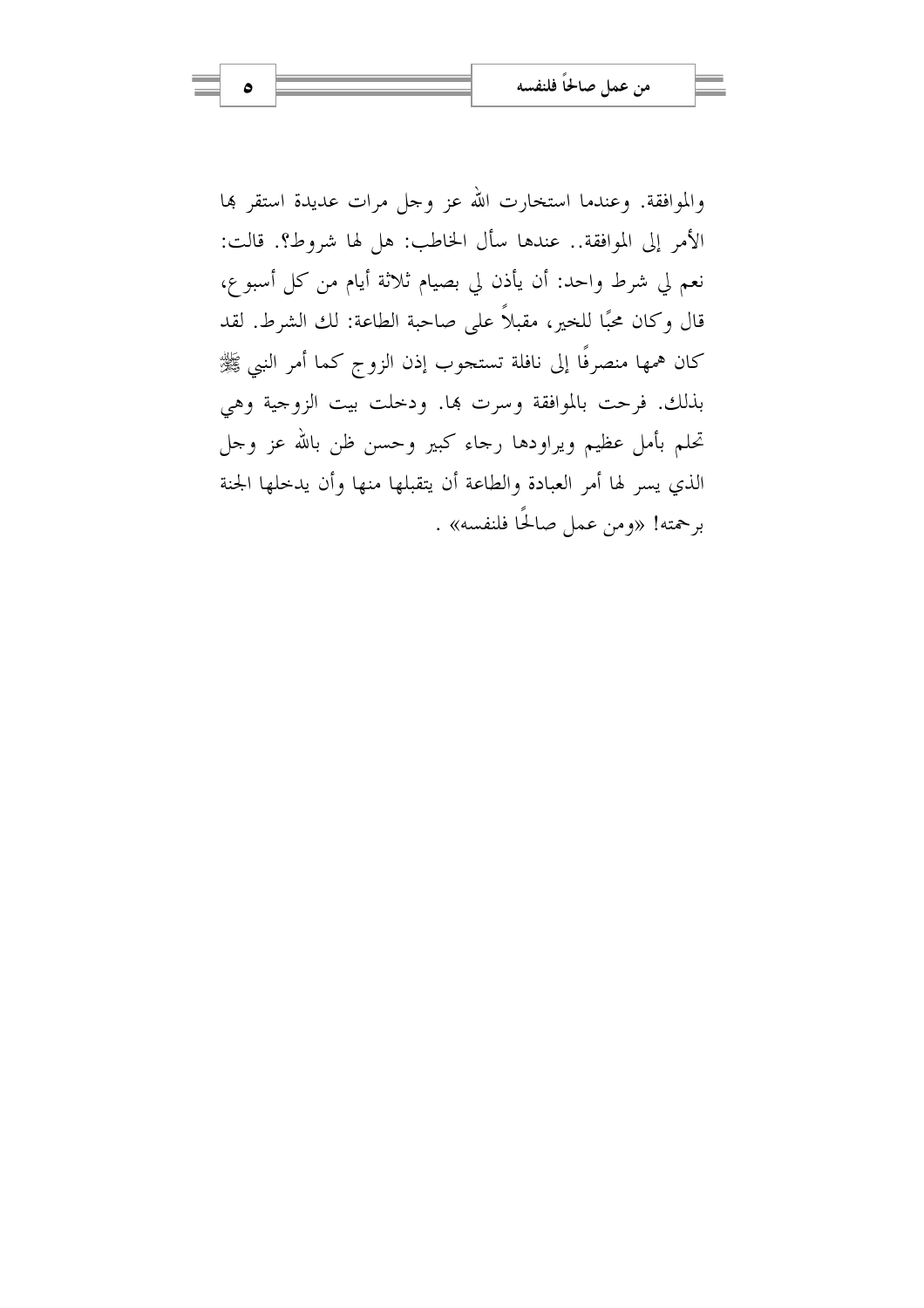## ثلاثة أجزاء

امرأة شابة متزوجة ولها أبناء صغار، لكنها محبة لكتاب الله عز وجل، تقرؤه آناء الليل وأطراف النهار، لا تكل ولا تمل من ترداده. تقرأ ما تيسر لها من القرآن حفظًا عن ظهر قلب. أو قراءة في المصحف. لم يكن عمل المترل، ولا رعاية الأبناء، ولا الاهتمام بالزوج، صارفًا لها عن أحب ما تملك وهو قراءة كتاب الله عز وجل. ولما أتى شهر شعبان بدأت تستعد لشهر الصيام وتعد العدة: فقامت في مطبخها لتحضير ما يكفي لشهر كامل من المأكولات المرغوبة في شهر الصيام، وكان همها التفرغ للعبادة في هذا الشهر العظيم، وقالت وهي تعد العدة: لعله آخر رمضان... شمري يا نفس واتركي لذيذ النوم وكثير الكسل والخمول. ولما دخل أول يوم من شهر رمضان وضعت لنفسها ولأبنائها حدولاً لقراءة القرآن وتلاوته. فيسر الله أمرها وأعالها، وفي ما بين المغرب والعشاء وهو وقت ضائع عند الكثير كانت تقرأ ثلاثة أجزاء! نعم ثلاثة أجزاء فيما بين العشاءين ولم ينقص من طعامها شي، ولا من ترتيب مترلها، ولا من شئون زوجها. لقد أعالها الله عز وجل ويسر لها طريق الطاعة بالتوفيق مع العزم والمثابرة.

ولا تزال تردد في نفسها بين الحين والآخر في وجل وحوف قول ابن عوف: لا تثق بكثرة العمل، فإنك لا تدري أيقبل منك أم يرد، ولا تأمن ذنوبك فإنك لا تدري أكفرت عنك أم لا! إن عملك مغيب عنك كله.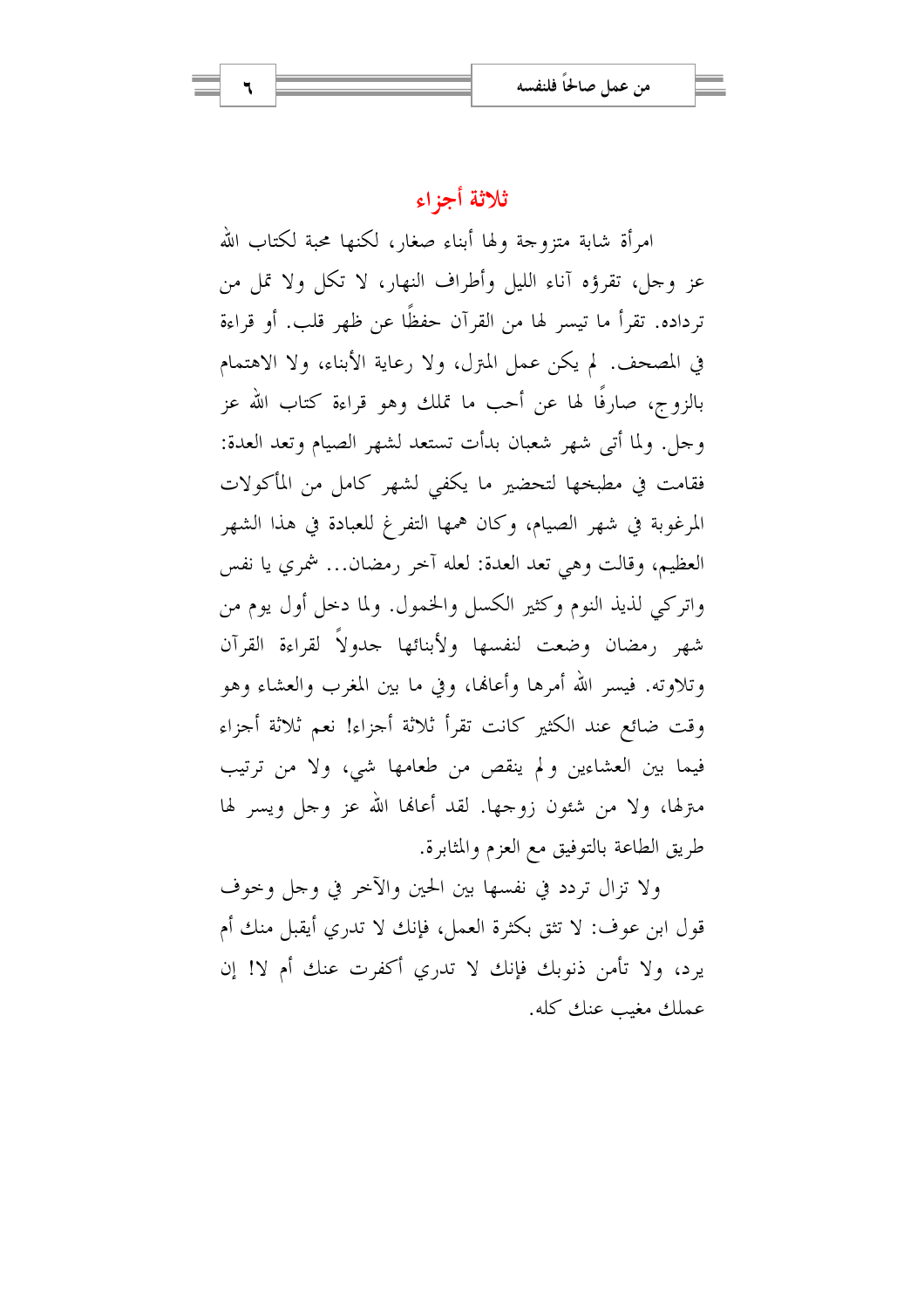#### النفقة

أعمال الخير متنوعة متعددة كل بحسبه وقدره! هناك من فتح الله عليه في أمر الصيام فهو لا يفطر، وآخر في القيام فلا يفتر، وثالث في الإنفاق فلا يتردد، ورابع في تعليم كتاب الله عز وحل، وخامس في رعاية الأيتام والأرامل. وصاحبنا فتح الله على يديه في الإنفاق فكان ينفق من ماله الكثير على قلته. فها هو يكفل الأرامل ويواسي المحتاجين، ويحرص على تفقد أحوالهم. ثم هو أيضًا يساهم في المشاريع الخيرية، وأحسب أن له في كل موطن نفقة سهمًا حيّ وإن كان صغيرًا فقد تأثَّر بقول قرأه: «استطعم مسكين عائشة – رضي الله عنها– وبين يديها عنب. فقالت لإنسان: حذ حبة فأعطه إياها، فجعل ينظر إليها ويعجب، فقالت عائشة: أتعجب؟ كم ترى في هذه الحبة من مثقال ذرة»<sup>(١)</sup>.

وعندها كان ينفق الخمسة ريالات لعامل النظافة ويسقيه شربة الماء ويناوله اللقمة، ويشتري للصغار قطعة حلوى يحبوها رغبة في إدخال السرور على قلوهم.

يومًا سأله أحد أخص المقربين له وقال: راتبك قليل، وأظن أنك تنفق أكثر من مرتبك فهل لديك مصدر دحل إضافي؟ فأجاب بثقة: الحمد لله ما شكوت من ضائقة مالية! إلا ضائقة في صدري بين الحين والآخر، أن أرى الفقير ولا أحد الكثير لأنفقه له. هذه

(1) التمهيد لابن عبد البر (٢/٤١).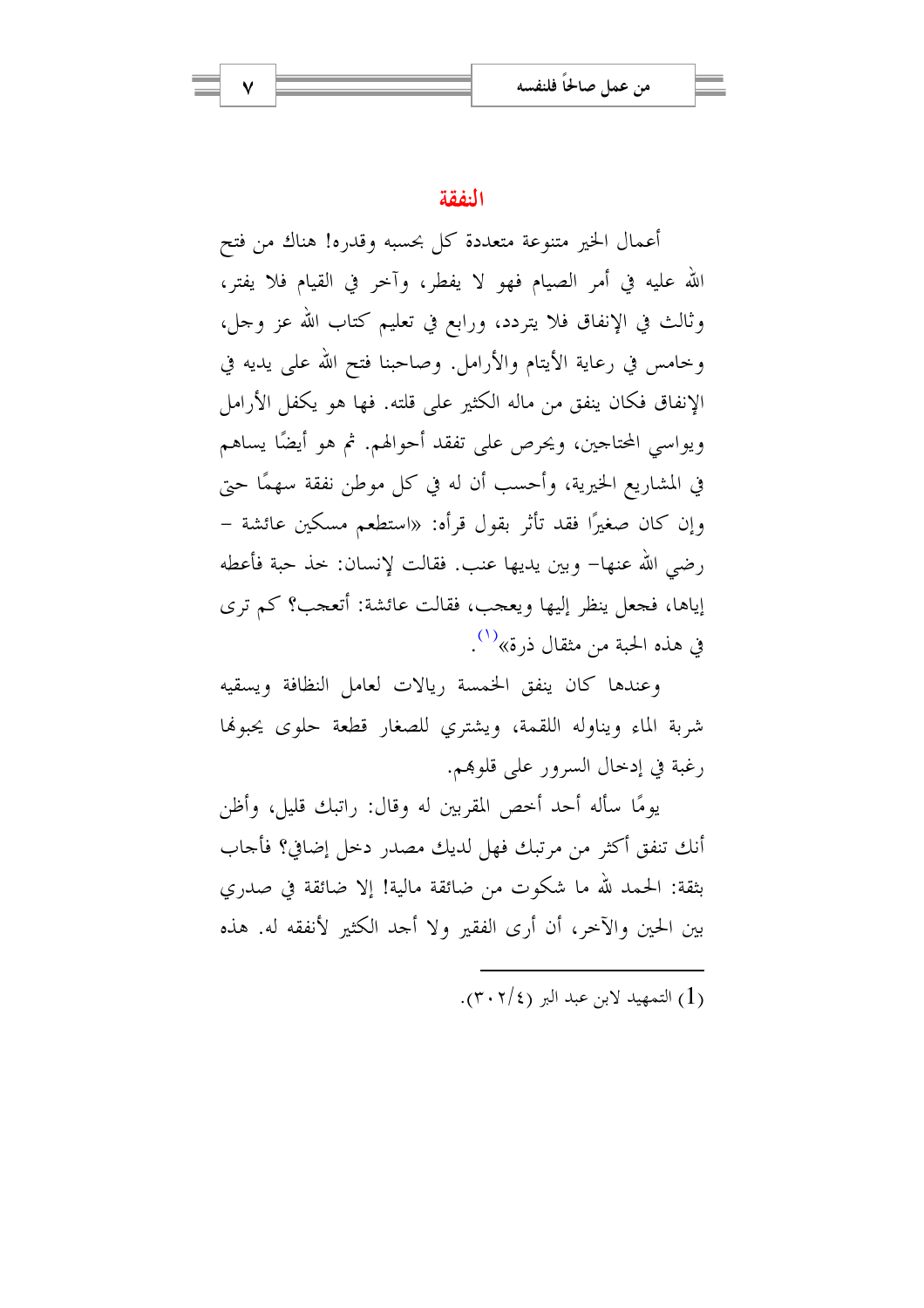من عمل صالحاً فلنفسه  $\lambda$ 

الضائقة، أما غيرها فأمري ولله الحمد ميسر، فما استدنت طوال حياتي، ولا أعرف الدين مطلقًا، ونعم الله علي لا تعد ولا تحصى! وقفة: في الحديث القدسي أن الله عز وحل قال: «يا عبادي، إنما هي أعمالكم أحصيها لكم، ثم أوفيكم إياها، فمن وجد خيرًا فليحمد الله، ومن وجد غير ذلك فلا يلومن إلا نفسه» [رواه مسلم].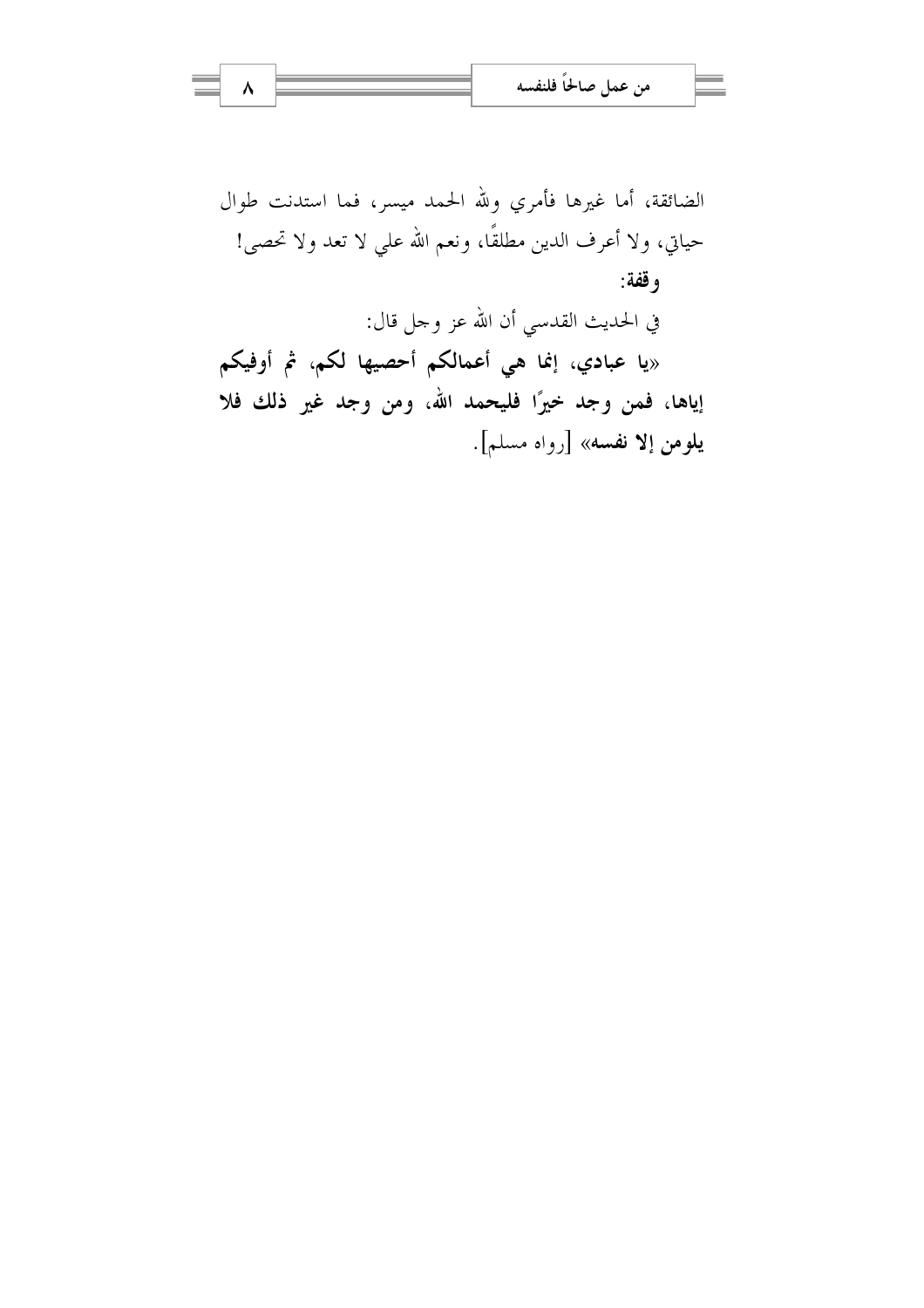٩

وقفة للمشمرين قال تعالى: ﴿فَعَمَنْ يَعْمَلْ مِثْقَالَ ذَرَّةٍ خَيْرًا يَرَهُ \* وَمَنْ يَعْمَلُ مِثْقَالَ ذَرَّةٍ شَرًّا يَرَهُ) [الزلزلة: ٧، ٨].

قال بعض أهل اللغة: وإن الذرة هو أن يضرب الرجل بيده على الأرض فما علق من التراب فهو الذرة.

> وقيل: الذر: هو ما يرى في شعاع الشمس من الهباء. قال ابن القيم-رحمه الله-:

(وسمعت شيخ الإسلام ابن تيمية–قدس الله روحه– يقول: إذا لم تحد للعمل حلاوة في قلبك وانشراحًا، فالهمه، فإن الرب تعالى شكور. يعني أنه لابد أن يثيب العامل على عمله في الدنيا من حلاوة يجدها في قلبه، وقوة انشراح، وقرة عين فحيث لم يجد ذلك، فعمله مدخول)(١)

(1) المستدرك على مجموع فتاوى ابن تيمية(١٥٣/١)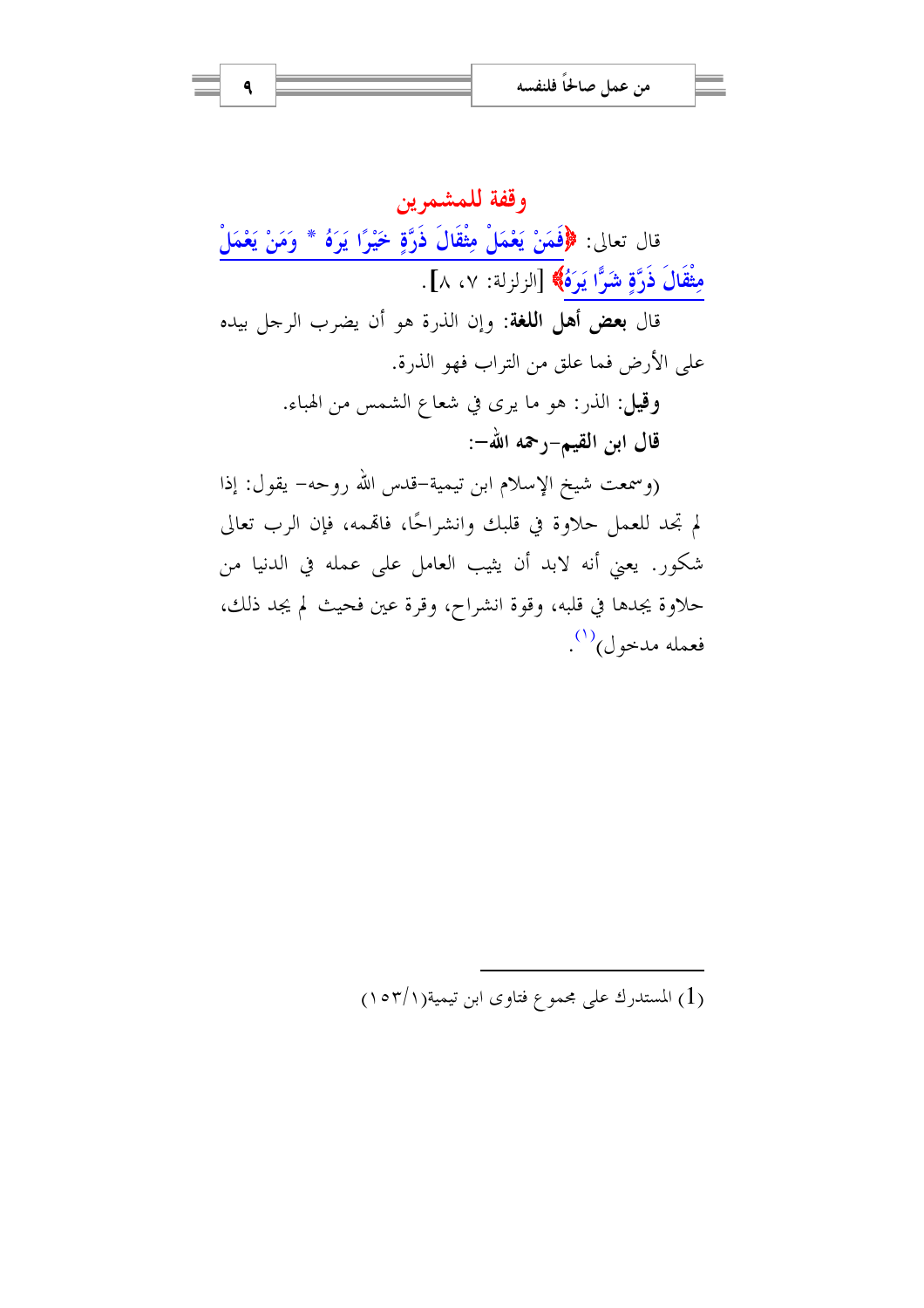## مصلى الجامعة

كانت الجامعة بداية انطلاقة أعمال النوافل لديها، وكان المصلى محضنًا طيبًا لبث روح المسابقة إلى الله عز وحل. وكانت المحاضرات التي تلقى نبراس خير ودلالة.

سمعت بفضل صيام التطوع، وسرها سماع حديث النبي ﷺ : «ما من عبد يصوم يومًا، في سبيل الله إلا باعد الله بذلك اليوم وجهه عن النار سبعين خريفًا» [متفق عليه]، فكانت بعد هذا الحديث من المسارعات إلى الصيام بكثرة، فأحيانًا تصوم يومًا وتفطر يومًا، وفي كل شهر تصوم أيام البيض، ويومى الاثنين والخميس من كل أسبو ع.

وكانت أول مشكلة واجهتها تناول غداء الطعام مع أهلها، فاعتذرت بتأحرها وانتظارهم لها، وقالت: لا تنتظروا، وتناولوا الطعام، وإذا أتيت من الدراسة أنام حيّ العصر، وبعد العصر أتناول الغداء. فكان لها ذلك، فإذا أذن المؤذن لصلاة العصر وأدت الصلاة دلفت إلى المطبخ، فلا يكون فيه أحد، فتغير مواضع الطعام وتغسل بعض الأطباق حتى يظن ألها تناولت غداءها. وهكذا استمرت هما الحال شهورًا طويلة، وإن رأهًا والدهّا يومًا أسرت لها بأهًا صائمة، حيّ لا تغضب من عدم الأكل.

وهكذا تطوى صحيفتها يومًا بعد يوم، وشهرًا بعد شهر، وسنة بعد سنة، «ومن عمل صالحًا فلنفسه».!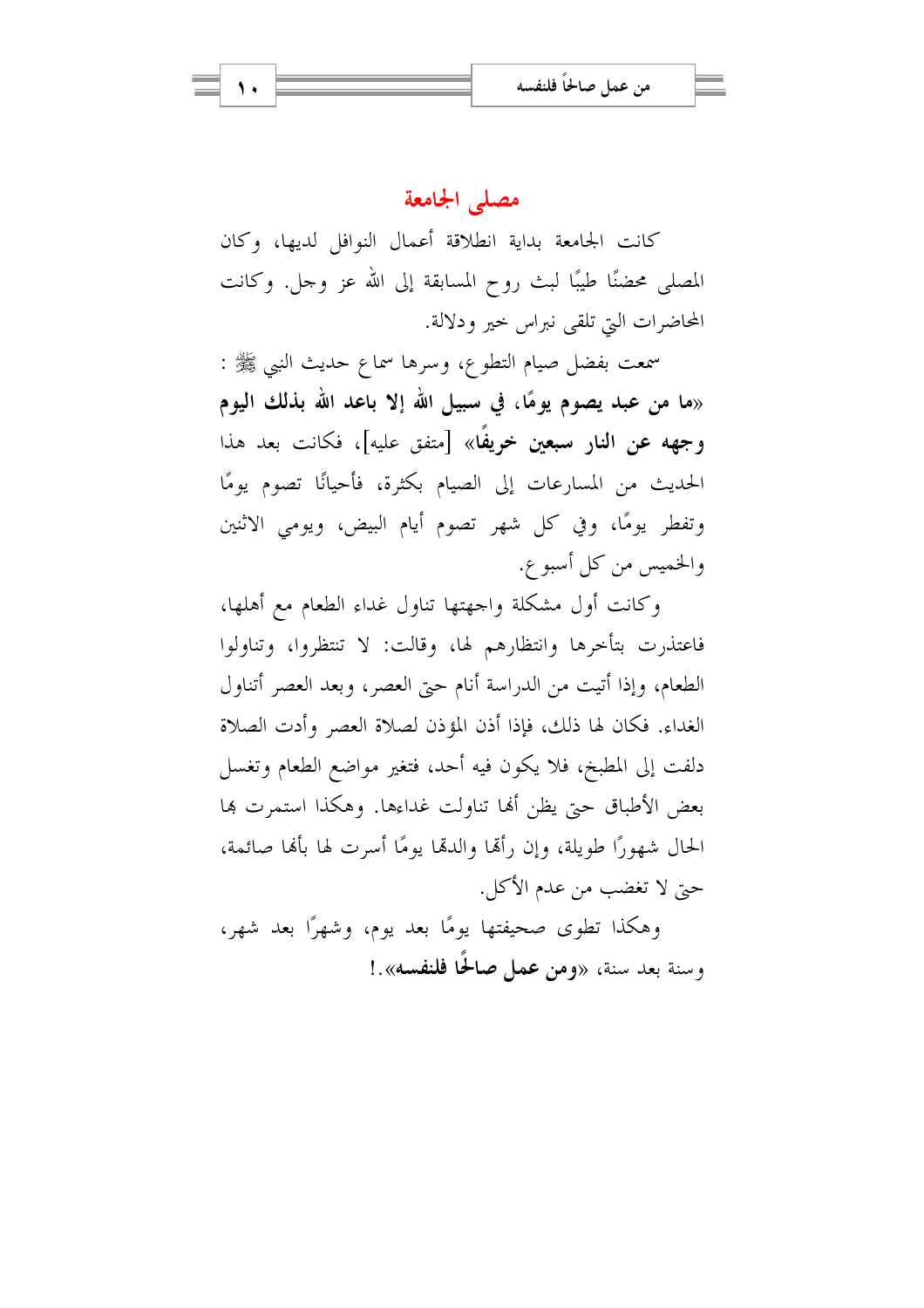## (...ولو مرة )

سمع يومًا أحد الدعاة وهو يتحدث عن الطاعة والعبادة ثم ذكر قولاً لعمرو بن قيس: «إذا بلغك شيء من الخير فاعمل به ولو مرة تكن من أهله ».

ثم تذكر حديث النبي ﷺ عندما سأل أصحابه فقال: «من أصبح منكم اليوم صائمًا؟» قال أبو بكر–رضي الله عنه– أنا، قال: «فمن تبع منكم اليوم جنازة؟» قال أبو بكر –رضي الله عنه– أنا، قال: «فمن أطعم منكم اليوم مسكينًا؟» قال أبو بكر–رضي الله عنه– أنا، قال: «من عاد منكم اليوم مريضًا» قال أبو بكر–رضي الله عنه– أنا، قال رسول الله ﷺ : «ما اجتمعن في امرئ إلا دخل الجنة» [رواه مسلم].

وعزم بعد سماع هذا الحديث أن يفعل كل أبواب الخير هذه في يوم واحد، ثم راودته نفسه الدلالة على الخير، وعظم أجرها، فقال: لعل زوجتي تعلم بمذا فنكون سويًا في هذه الطاعة. وعندما أحبرها سرت بذلك وفرحت. فقاما من الليل وتسحرا وأصبحا صائمين، وتصدق الزوج عنه وعن زوجته في ضحى ذلك اليوم على فقيرٍ وجده، ولما أذن المؤذن لصلاة العصر قصدا أحد الجوامع الكبيرة المعروفة بكثرة الجنائز فصليا معًا على جنائز عدة كانت حاضرة تلك الصلاة، وزارا بعد حروجهما من المسجد مريضة قريبة لهما وأكثرا من الدعاء أن يتقبل الله عز وجل ما عملا، وأن يغفر لهما ذنوهِما، وسارعا إلى بث هذا الحديث وتذكير الناس به للعمل والاقتداء. «ومن عمل صالحًا فلنفسه»!.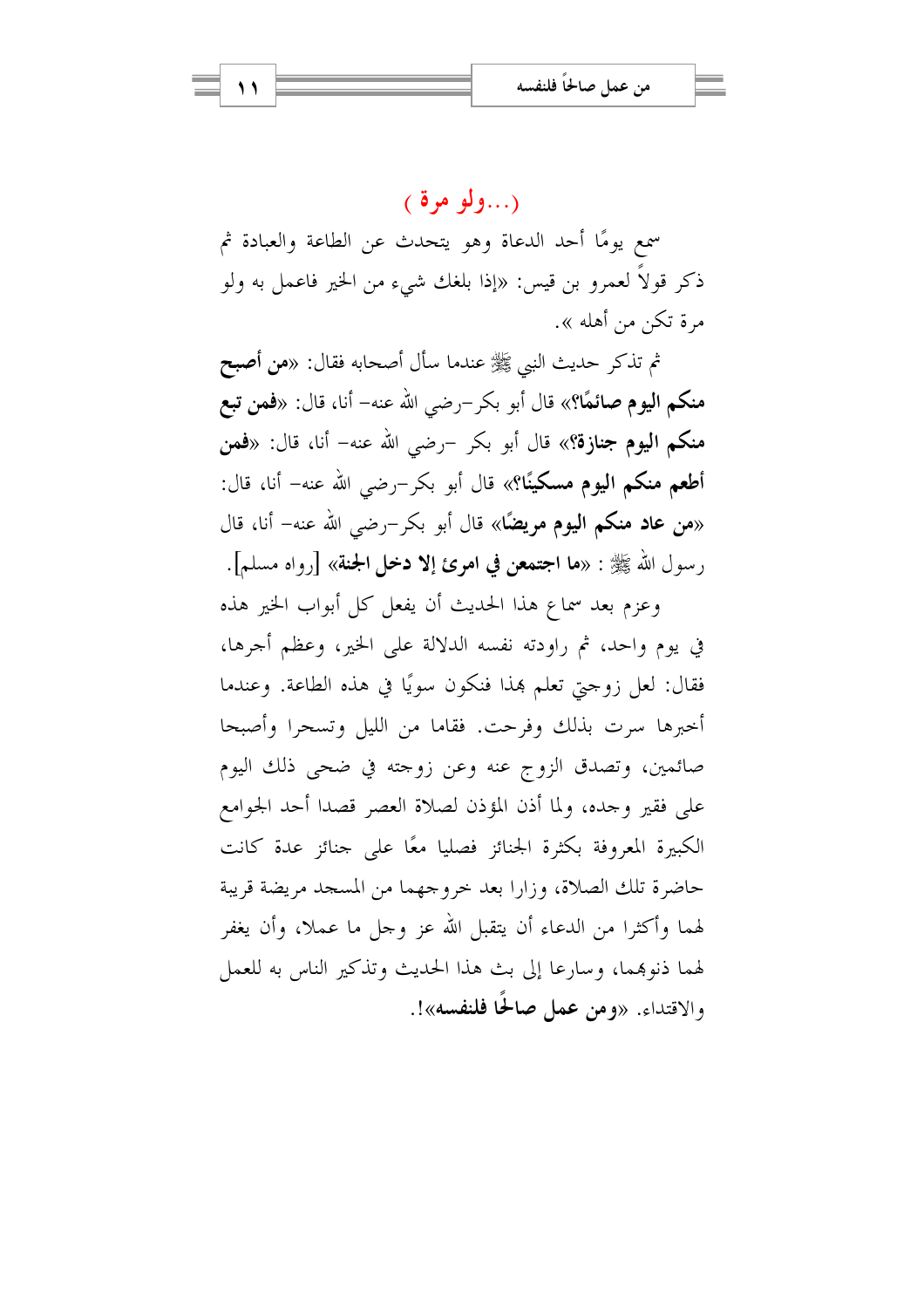#### العجوز العاملة

سخر الله عز وحل للإنسان السعي في أمور الدنيا، لا يكل ولا يمل، في شبابه و شيخو خته، في حال مرضه وصحته. لكن من أراد الله به خيرًا يسر له عمل الطاعة، وأولها همة في القلب، تحرك الجوارح.

قال شميط بن عجلان عن قيام الليل لكبار السن وقد ضعفت أجسامهم، وأصابتهم الأسقام والأوجاع، ومع هذا يقومون الليل قال: «إن الله–عز وحل– حعل قوة المؤمن في قلبه، و لم يجعلها في أعضائه، ألا ترون أن الشيخ يكون ضعيفًا يصوم الهواجر، ويقوم الليل؟! والشباب يعجز عن ذلك ».

وكانت صفية بنت سيرين توصى فتقول: «يا معشو الشباب خذوا من أنفسكم وأنتم شباب، فإني ما رأيت العمل إلا في الشباب». وقبلها النبي ﷺ الذي قال في حديث عظيم: «بادروا بالأعمال سبعًا، هل تنظرون إلا فقرًا منسيًا، أو غنيَّ مطغيًا، أو مرضًا مفسدًا، أو هرمًا مفندًا، أو موتًا مجهزًا أو الدجال فشر غائب ينظر ، أو الساعة أدهى وأمر» [رواه الترمذي].

امرأة كبير مسنة احدودب ظهرها، وارتعشت أطرافها، وهزل جسمها، لكن الله عز وجل استعملها في طاعته فهنيئًا لها هذا الخير، وقد قال ابن القيم في الفوائد: (من أراد من العمال أن يعرف قدره عند السلطان فلينظر ماذا يوليه من العمل؟ وبأى شغل يشغله؟).

هذه المرأة ولت وجهها نحو الدعوة إلى الله رغم كبر السن، وعدم القراءة أو الكتابة..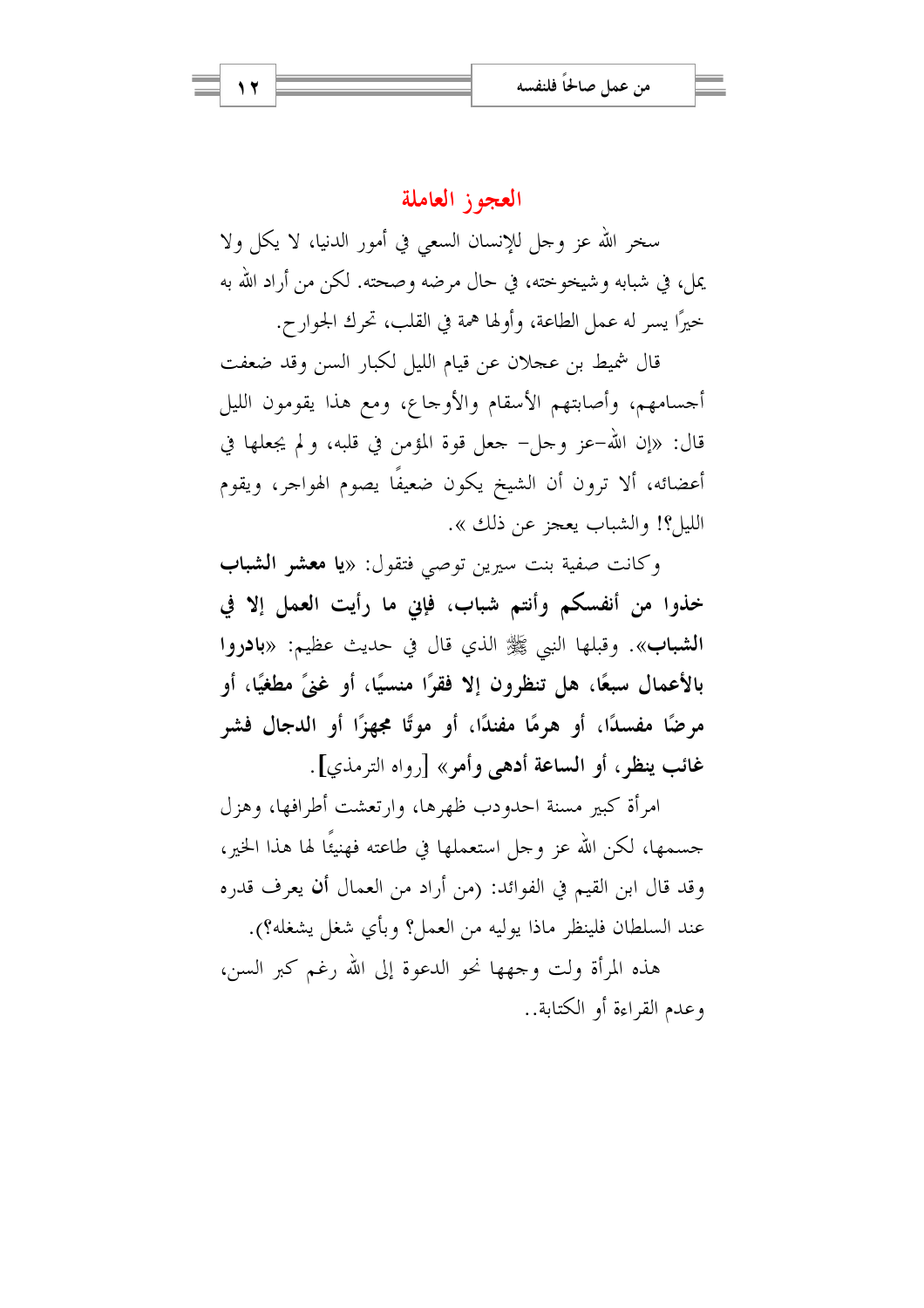قالت إحدى الداعيات: ذهبت يومًا إلى المستشفى في الصباح الباكر فإذا بي أرى امرأة كبيرة في السن، تأتي مبكرة مثلي، ولعل ابنها أتي بما وذهب إلى عمله، لكن طال تعجبي وهي تحمل كيسًا كبيرًا يخط منها على الأرض بين الحين والآخر، حتى استوت على كرسي في غرفة المراجعة فشمرت عن ساعدها وفتحت الكيس، ثم بدأت توزع الكتب على المراجعات، وكلما أتت مراجعة جديدة وجلست قامت إليها وأهدهما كتابًا قالت الداعية: فجاء موعدي وقمت إلى الطبيبة، ثم إلى مراجعات في المستشفى انتهى بي إلى الصيدلية، ثم إلى عدت إلى مكاني الأول الذي أتيت إليه قبل أربع ساعات، فإذا المرأة في مكانها، وتعمل عملها، فعلمت أنه من أكبر الداعيات، وما أتت إلى هذا المكان إلا لهذا العمل العظيم، ومع تأكدي من بعد مترلها، وكبر سنها، وضعفها، ومع هذا تحمل كيسًا لا يحمله إلا الأشداء من الرحال، يا ترى كم من امرأة استقام أمرها؟ وكم من فتاة صلح حالها؟ كم من سافرة تحشمت؟ وكم من مفرطة أنابت؟ وكل ذلك في ميزان حسنات هذه المرأة العجوز لا ينقص من أجر الفاعلة شيء! أليست هذه نعمة من الله عظيمة؟ بلي والله!

دعونا نأت لأمر أقل: كم مرة نذهب إلى المستشفيات؟ قد يكون مرة أو مرات، دعونا نستثمر هذه الفرصة بحمل الكتب إلى أماكن المراجعين والمراجعات. هذا إن ضعفت الهمة عن فعل المرأة العجوز وإلا فنحن أحق وأولى من الضعيفة المسكينة لكن! ذلك فضل الله يؤتيه من يشاء «ومن عمل صالحًا فلنفسه».!.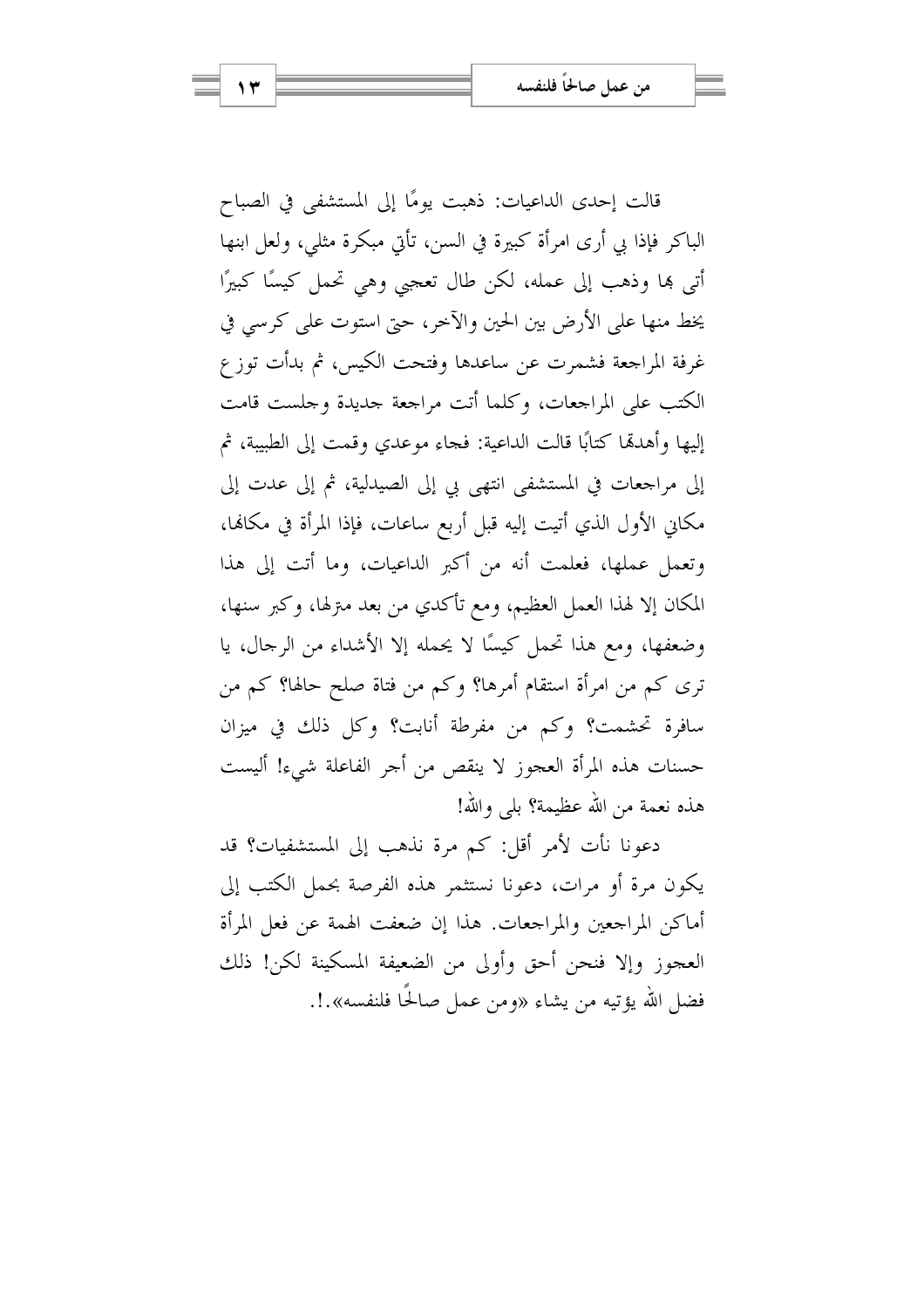## العزة لمن؟

«داداب»منطقة صحراوية قاحلة، تقع على الحدود بين كينيا والصومال، وكانت نقطة تجمع للاحئين الصوماليين الفارين من جحيم الحرب الأهلية في بلدهم. فاحتمع ها عدد كبير من الرحال والنساء والأطفال، يفوق ثلاثمائة ألف لأجئ. وقد أقامت إحدى عشرة منظمة تنصيري مواقع لها في معسكرات اللاجئين، وفي وسط الحشد الهائل من المنظمات الغربية لا توجد سوى مؤسسة إسلامية وحيدة– بارك الله في جهودها– وهي مؤسسة الحرمين الخيرية، فأقامت في كل معسكر عشرات المساجد، وبدأت تعلم الأطفال وتدرسهم حتى بلغ عدد الطلاب في مدارسها المقامة في تلك المنطقة أكثر من ثلاثين ألف طالب، وهذه المعلومات ليست جديدة على القارئ فقد كتبت فيها تقارير وافية لمن زارها من الدعاة وكذلك مندوبي مؤسسة الحرمين الخيرية.

في هذه البقعة الجرداء تظهر الصراعات العجيبة، مع الفقر والمرض والحاجة، وتسعى المنظمات إلى دعوة المسلمين إلى التنصر، بشكل علىٰ ومباشر، وشعار الجميع المبطن (النصرانية أو الموت).

لا يرقبون في مسلم إلاَّ ولا ذمة. إلها حرب اجتمع فيها على المسلمين التنصير مع الجوع والعطش والفاقة والمرض! وفي وسط هذا السواد المظلم من دعوة النصارى، وجوع المسلمين وحاجتهم، جرت أحداث بسيطة، وواقعة سريعة تمثل الاعتزاز بالدين ورفع الرأس به، حيث طلبت الأمم المتحدة هناك اجتماعًا للمنظمات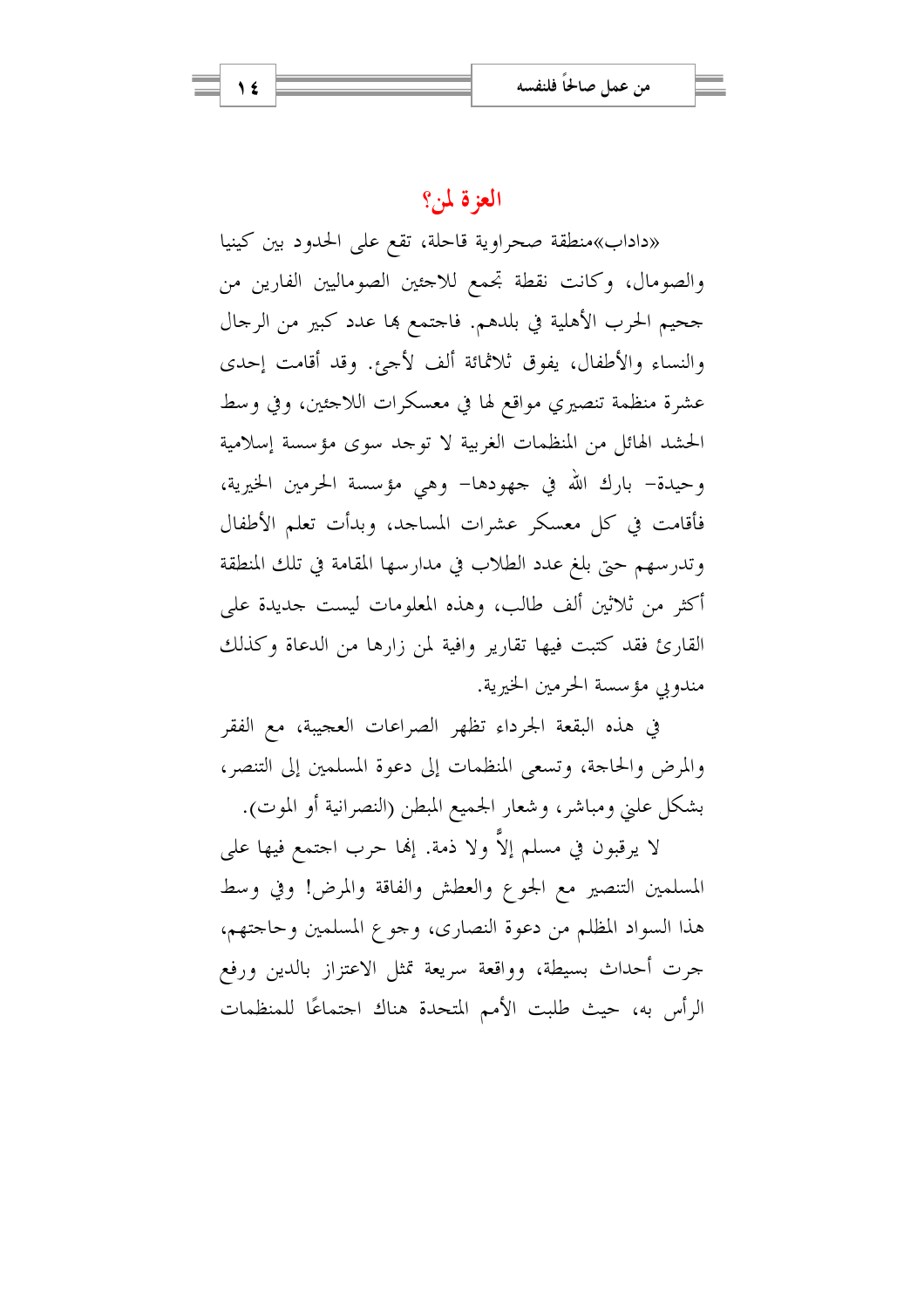العامة، بما فيها مؤسسة الحرمين، وكان مندوب المؤسسة هناك من الشباب السعودي، قال وهو يحدثني: لما دعيت إلى الاجتماع وجدت أن الموعد يوافق صلاة الجمعة، وكألهم وقتوا للأمر. فاعتذرت لهم برسالة حطية بأنني مسلم، وهذا وقت صلاة الجمعة، ولا يمكنني إجابة الدعوة، ونظرًا لحاجتهم لحضوري لأمور تنسيقية مهمة أعادوا الكتابة وسؤالي عن الوقت المناسب فأرسلت لهم بأن الساعة الواحدة والنصف من ظهر يوم الجمعة، بعد انتهاء الصلاة موعد مناسب، وكررت كلمة الصلاة، والإسلام في الخطاب كثيرًا.

قال: فأجابوني إلى طلبي، ولما أديت صلاة الجمعة حطيبًا، يممت نحو مكان الاحتماع، وحين دلفت إلى القاعة وقد اكتمل عقد الحضور فإذا بامرأة سافرة في وسط الجمع، مندوبة عن مؤسسة تمتم برعاية الطفولة، فتراجعت ولم أدخل، فأدركني المسئول المنظم للاجتماع وتساءل. لماذا عدت؟ ماذا جرى؟ قلت له: أنا مسلم ولا أجلس في مكان فيه امرأة سافرة لست محرمًا لها. فدخل عليهم ليبدي وجهة نظري، وسمعتهم يتداولون الأمر، ثم بعد برهة، إذا بالمرأة تحرج من الاحتماع وتمر بجواري حارجة من القاعة. عندما دخلت بعزة وشموخ، وجلست على كرسي معد لي، وضع أمامه اسم مؤسستي. وبدأ الاحتماع في وسط الحضور الكبير، وحلال دقائق فإذا بي أسمع صوت المرأة وقد أطلت بنصف رأسها مع الباب، وهي تستأذن في الدخول. فلما لمحتها إذ ها وضعت غطاء على رأسها. عندها أذنت لها بالدحول وقلت بصوت مسموع: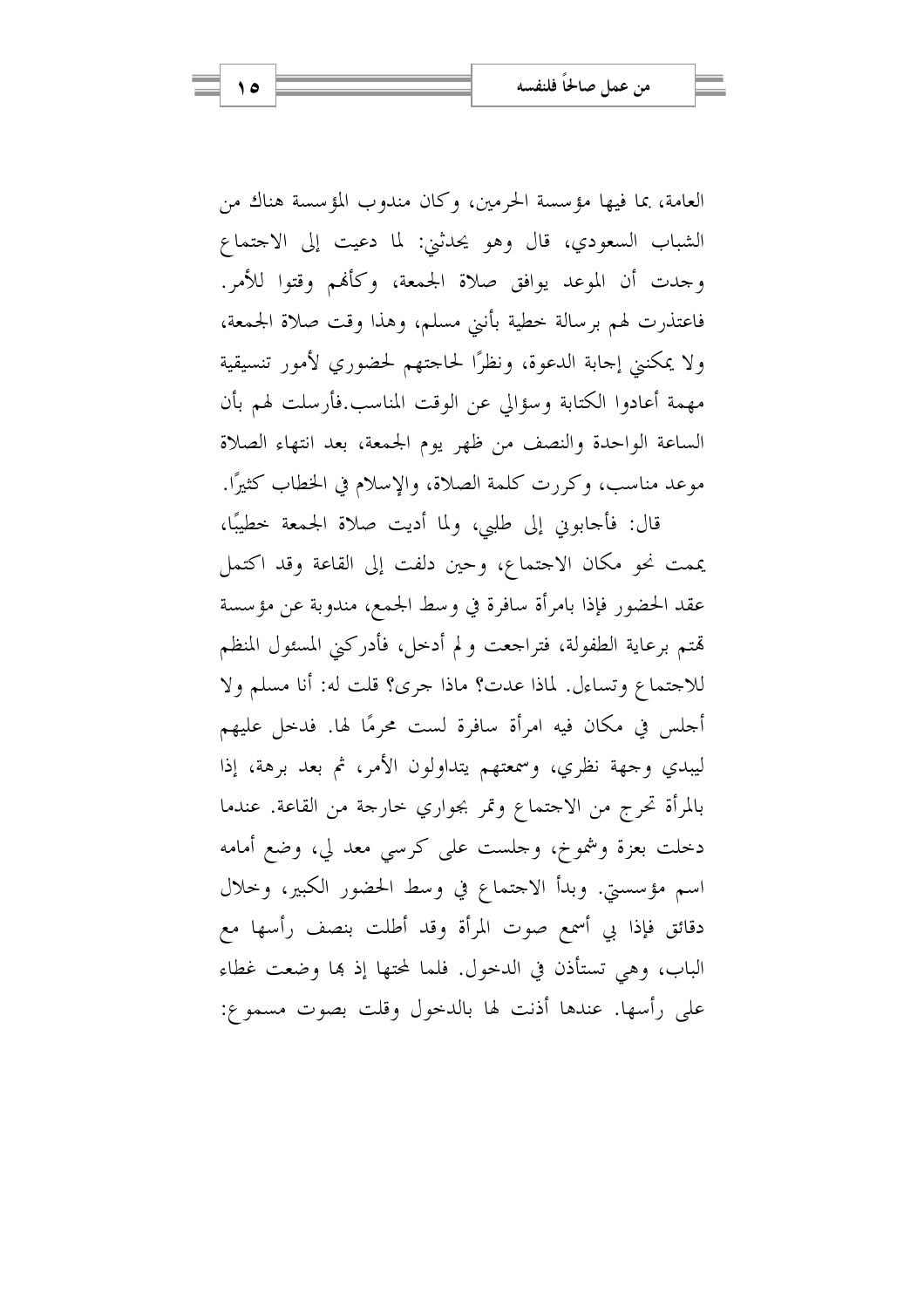بشرط أن تبقى خلفى حتى لا أنظر إليها. فقبلت وسر الجميع بمذا القبول مني وشكروني على ذلك، وعندها أسهبت في الحديث عن تكريم الإسلام للمرأة، وكيف هي مكانة الأم، والأخت والزوجة!؟ والعجيب أن أحدًا لم يقاطعني، أو يستدرك علي! لكني أصدقكم الحديث هذه التجربة دين الإسلام .. دين العزة والشموخ، لكن من یرفع به رأسًا!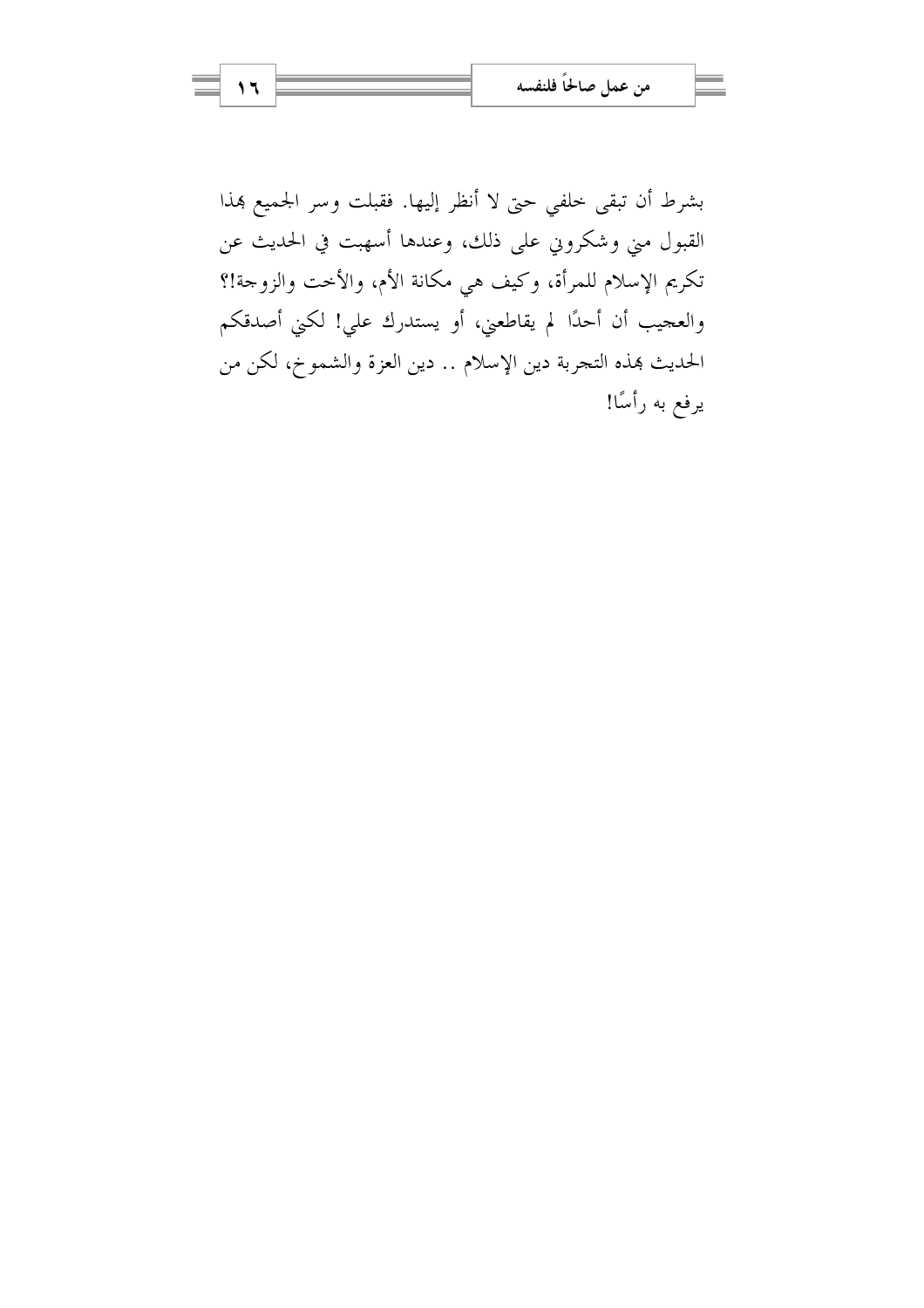## الشاب وقيام الليل

شاب نحيل الجسم كثير الحياء قليل الكلام، همه الإسلام، وأين مواطن العمل لهذا الدين؟ إن رأيته فهو على عجلة من أمره يلقى لك ما لديه ثم ينصرف! هذا الشاب لم يتجاوز عمره السابعة والعشرين ومع هذا حدم وقدم للإسلام الكثير.. ترى له في كل عمل لبنة يضعها، أو رأيًا يسديه، أو دعاء يزجيه!

كل هذا المعلومات يعرفها المقربون منه ومن يعملون معه. لكين سألت يومًا من سافر معه، عن رحلتهم الدعوية، وكيف أمورهم وهل واجهوا مشقة أم لا؟ فأجاب صاحبنا بالنفي وحمد الله على تيسيره. فلما سألته عن فلان الشاب النحيل هذا، تعجب من أمرٍ لم أكن أعرفه من قبل. فقد تحدث عن معرفة وصحبة في ليال طويلة فيها التعب، والإرهاق، والمشقة، والعنت، ومع هذا أثنى عليه بأمر تمفو له النفوس، وتتطلع له القلوب، قال: إنه صاحب قيام ليل طويل! سكت وظننت به حيرًا، فغالب الشباب الذين يعملون في حقل الدعوة لهم ورد يومي قل أو كثر. لكني تعجبت عندما قال لى: إن هذا الشاب النحيل يقوم الليلة الواحدة بخمسة أجزاء من القرآن! وما رأيته نقص طوال رحلتنا عن ذلك! خاصة في أيام نواجه فيها التعب والنصب والإرهاق.

لقد كبر الشاب في عيني وكلما رأيته بعد هذه المعلومة حطرت في بالي آية من كتاب الله عز وجل: ﴿وَمَنْ أَرَادَ الْمَأْخِرَةَ وَسَعَى لَهَا سَعْيَهَا وَهُوَ مُؤْمِنٌ فَأُولَئِكَ كَانَ سَعْيُهُمْ مَشْكُورًا}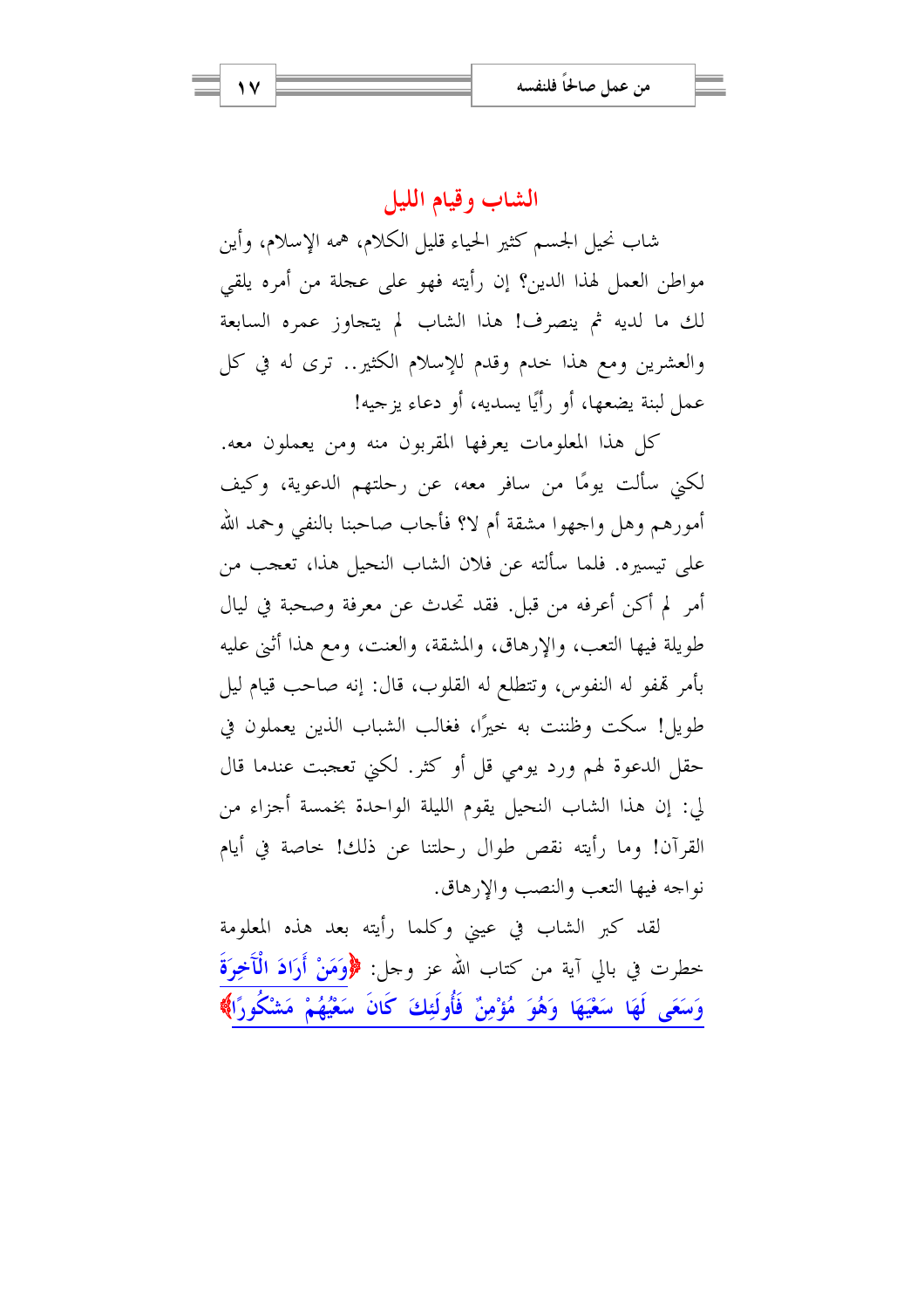[الإسراء: ١٩] حمد الله على نعمة هدايته.. غيره يقوم الليل في رقص ولهو، وهو يقوم مصليًا عابدًا.. غيره يركض في مهاوي الرذيلة، وهو يركض في سبيل الله عز وجل. «ومن عمل صالحًا فلنفسه»!

وقفة: كان منصور بن المعتمر يصلى في سطحه، فلما مات، قال غلام لأمه: يا أماه: الجذع الذي كان في سطح آل فلان ليس أراه؟

قالت: بابني ليس ذاك بجذع، ذاك منصور قد مات.

 $\lambda$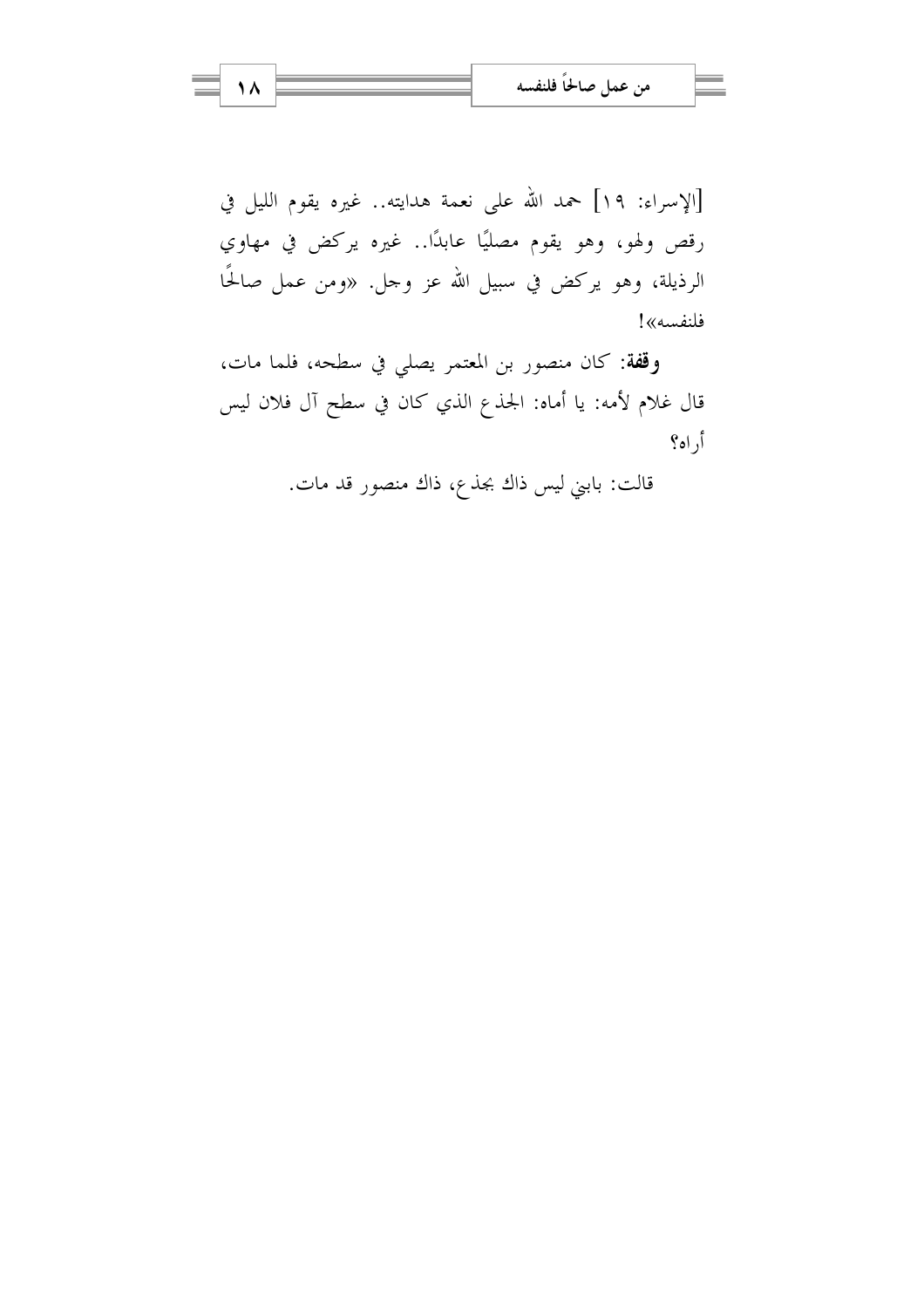#### الجادة الداعية

عندما حئت إلى الرياض لم أكن أعرف ها أحدًا، وحرص زوجي جزاه الله حيرًا على أن أتعرف على أخوات طيبات، قال لي: إلهن نشيطات في الدعوة إلى الله، فعسى أن تتعاوني معهن.. ولكن مرت الأيام و لم أر أثرًا لذلك التعاون، بالرغم من أنني كنت أتحدث معهن عن الأعمال التي كنا نمارسها، وبينت لهن أبي على استعداد للمشاركة معهن في أي عمل دعوي، ولكنني لم أتلق أي إجابة.. مرت عليَّ الأيام ثقيلة.. ثقيلة.. فقد كانت الدعوة إلى الله تنتشلين انتشالاً، مما أنا فيه، وتنسيني همومي الدنيوية لتجعل همي هم الآخرة.. فكيف لي أن أعيش دون دعوتي؟... رجعت إلى أوراقي وأقلامي أنظر إليها بأسي.. وما وجدت طريقًا سوى أن ألخص بعض الكتيبات، وألخص بعض الأشرطة، أو أن أكتب مواضيع معينة، أحاول أن أبحث فيها.. وأحيانًا كنت أكتب فوائد في بطاقات أعطيها زوجي ليستفيد منها.. وأحيانًا أبحث في المحلات الإسلامية عن مواضيع تصلح لأن تكتب في نشرات، وتوزع في المدارس، وهذا ما تم بالفعل والحمد لله، إذ لابد أن أشارك ببعض الأعمال، ولابد من أفكار دعوية توزع على منطقتنا، وعلى المدارس. وهكذا مرت سنة كاملة على هذا الوضع.. إلى أن عرضت على جارتي إلقاء دروس في مترل إحدى الأخوات... حقيقة.. لم أكن متمرسة في إلقاء الدروس بكثرة.. فقد كنت مقلة جدًا.. كنت أفضل الدعوة الورقية ( أقصد الكتابة وإعداد النشرات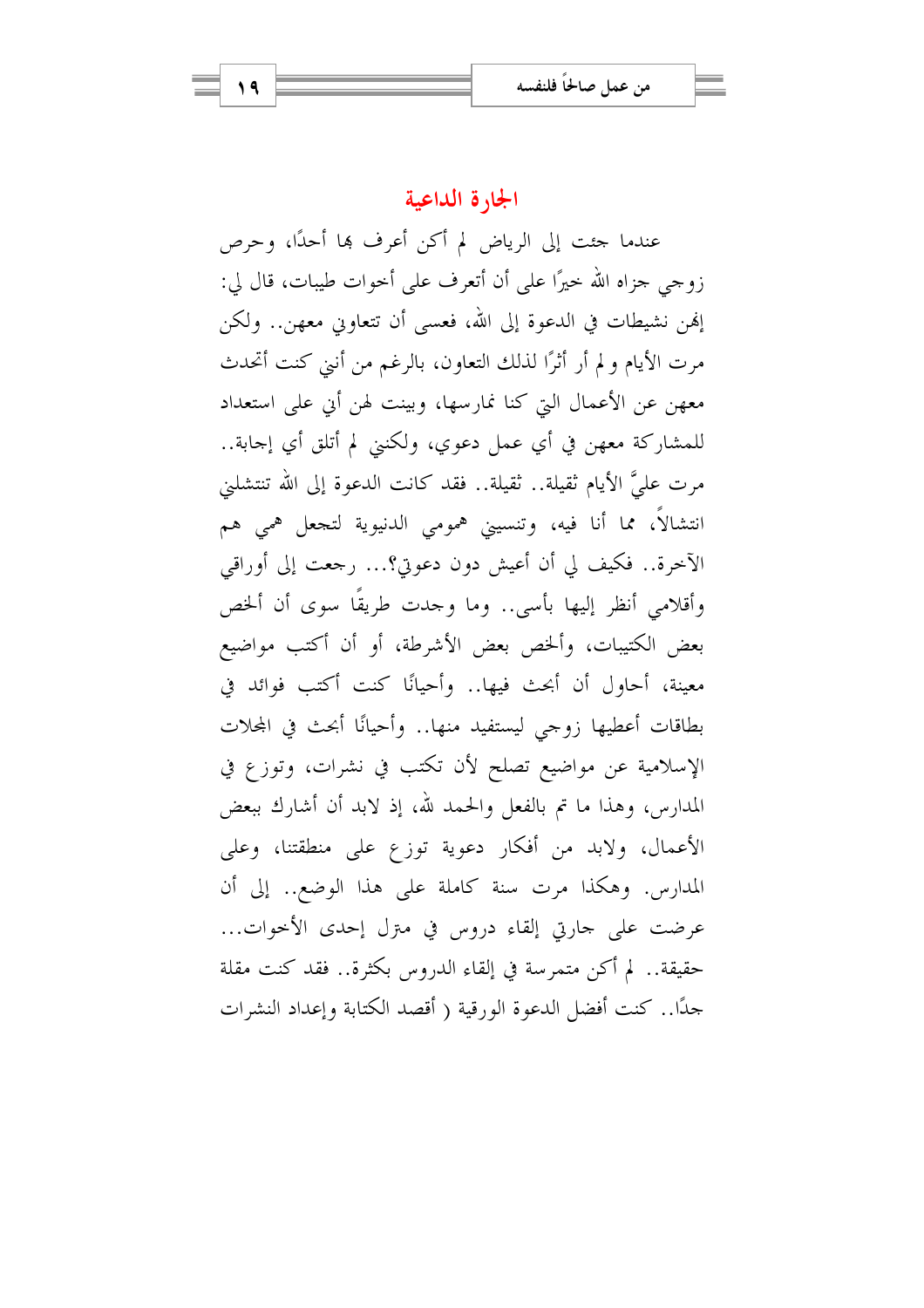واحتيار الكتب وهكذا) .. وكنت أشعر أنني لست بالجريئة عند مواجهة الناس.. ولكنني هنا شعرت بأنني لابد أن أقبل، فهذه هي الوسيلة الوحيدة المتاحة لي.. فتوكلت على الله وذهبت، وما توقعت أن يكون قبولهن إلى هذه الدرجة ولله الحمد والمنة من قبل و من بعد.

وتكرر هذا الأمر والفضل لله أولاً وأحيرًا.. ثم لتفهم زوجي لدور المرأة المسلمة في الدعوة.. ما كان يتوانى، جزاه الله خيرًا عن إيصالي لمعارف جارتي مهما بعد البيت.

من المواقف التي تأثَّرت ها : أنني حدثتهن مرة عن الظلم.. وبينت لهن أن المرأة تظلم زوجها عندما تسبىء معاملته.. وذكرت لهن مجموعة من الأحاديث عن حسن معاملة الزوجة لزوجها.. قلت لهن عن المرأة الودود الولود العئود، التي إذا غضب عليها زوجها أتته فوضعت يدها وقالت: لا أذوق غمضًا حبيٍّ ترضي!! قلت لهن: العثود التي تعود إلى زوجها لتسترضيه في حال كوفما مظلومة أو ظالمة، بل في حال كوفما مظلومة أكد.. إذ لا فضل لها في الاعتذار إن كانت ظالمة، ولكن الفضل كل الفضل أن تعذر وهي مظلومة.

حدثتهن عن ظلم الإنسان لجوارحه أذنيه ... عينيه .. يديه .. باستخدامها في معصية الله.. وكم حزنت عندما علمت أن منهن من سهرن تلك الليلة على سماع الموسيقى والرقص.. كيف حدث هذا وقد حدثتهن عن الظلم.. كيف يظلمن آذانهن.. في سماع مالا يرضي الله ويستغللن نعمة السمع في معصية الله.. تأثرت حينها..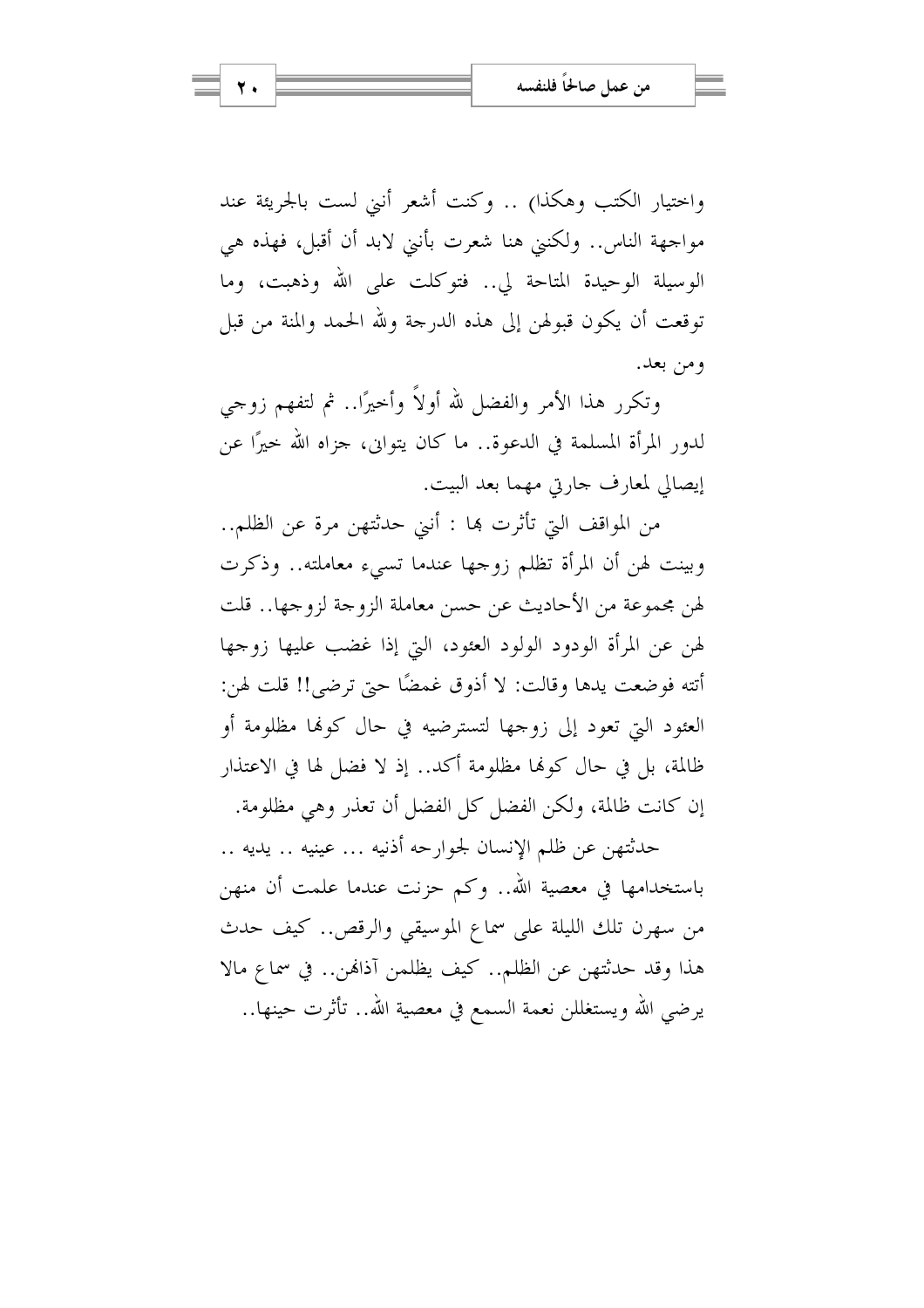ولكن بعد فترة قصيرة، حاءتني حارتي لتخبريي بأن فلانة التي حضرت معنا الدرس، في ذلك اليوم تجهزت للخروج، في نفس اليوم الذي سمعت فيه الدرس.. تجهزت لحضور حفلة زواج.. وكان زوجها منشغلاً بإصلاح بعض الأعمال في مترلهم.. فلما رآها تمتم بالخروج، وقد كان عصبي المزاج لا يتورع عن السب والشتم.. منعها من الخروج وشتمها.. تقول: رجعت وهي تبكي، وبعد أن دخل غرفته وهي لا زالت تبكي.. تذكرت ما قلته لهن عصرًا.. تقول: فاعتذرت له وهي تبكي، تقول جارتي: ففوجئت به يبكي معها، فكان بكاؤها فرحة باستجابته الفورية بالرغم من قسوته فهي تراه لأول مرة باكيًا.. فما استطاعا تلك الليلة أن يناما من شدة التأثر .. إلها بركة الاستجابة لأوامر الله سبحانه وأوامر رسوله ﷺ الذي لا ينطق عن الهوى إنما هو وحي يوحي فلله الحمد والمنة.. تذكرت حينها أن من أراد أن يدعو إلى الله يبدأ ولا ينتظر مساعدة من فلان أو علان.. أو أن يقول سأنتظر أحوات ملتزمات يوجهنين ويبدأن معي.. فلنفرض أنه لن يلتقي بمن يساعده أو من يبدأ معه فهل يضع يده على حده ويضيع أوقاته هدرًا؟ إذن المطلوب أن نبدأ والله سبحانه يوفق ويسدد . «ومن عمل صالحًا فلنفسه».!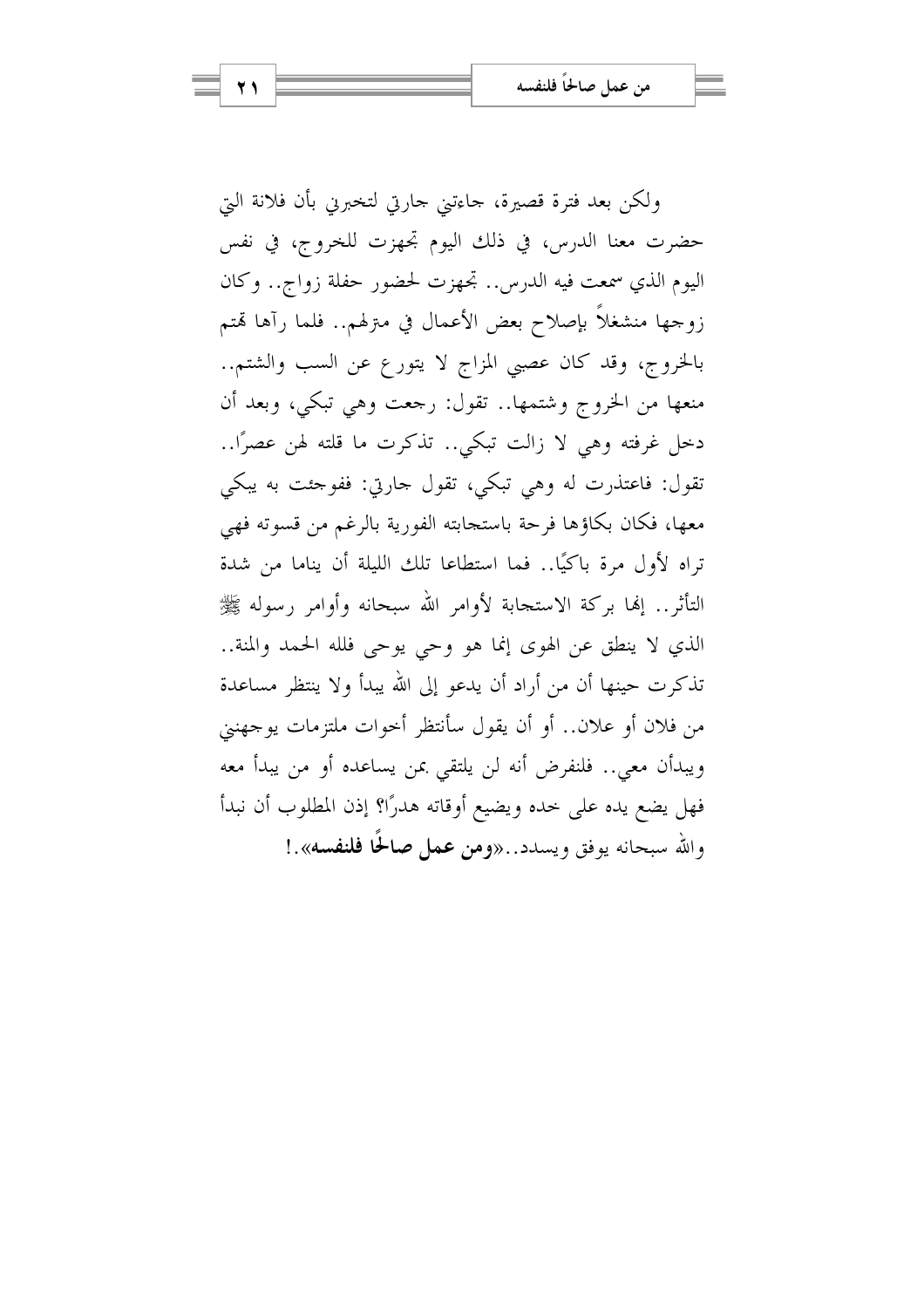# «كتاب الله عز وجل»

وعي قلبها حديث الرسول ﷺ : «خيركم من تعلم القرآن وعلمه» فسعت إلى تعلم كتاب الله عز وجل حتى أتمت حفظه في مدة وجيزة، وعندما غلبها الكسل وحب الراحة؛ أسرت إليها إحدى صديقاها وقالت: أريد أن تعرفي مقدار الأجر العظيم في تعليم كتاب الله عز وجلَّ. لقد قرأت حديث النبي ﷺ وأريدك أن تتمي آخر الحديث: «من دعا إلى هدى كان له من الأجر مثل أجور من تبعه، لا ينقص ذلك من أجورهم شيئًا» [رواه مسلم]. هاك. لو أن طالبة تعلمت على يديك سورة الفاتحة فحسب، ثم لما شبت عن الطوق وبلغت سن التكليف وصلت فرضها، فإلها تقرأ الفاتحة في اليوم والليلة سبع عشرة مرة. وعدد حروف سورة الفاتحة ١٤٨حرفًا. فمعنى ذلك أنما قرأت في اليوم والليلة ٢٥١٦ حرفًا والنبي ﷺ يقول «من قرأ حرفًا من كتاب الله فله به حسنة. والحسنة بعشر أمثالها، لا أقول «ألم» حرف، ولكن ألف حرف، ولام حرف، وميم حرف» [رواه الترمذي].

وعلى فرض ألها تصلى النوافل والسنن الرواتب، فكم مرة تقرأ الفاتحة؟ وعلى فرض أن هذه الطالبة تدرس الفاتحة لطالبالها غدًا.. الأمر كبير والأجر عظيم.

ولهذا كان أبو عبد الرحمن السلمي حالسًا يقرئ القرآن ويعلمه للناس سنوات طويلة من خلافة عثمان بن عفان –رضي الله عنه- إلى إمرة الحجاج، أي أكثر من ستين عامًا. وعندما قيل له في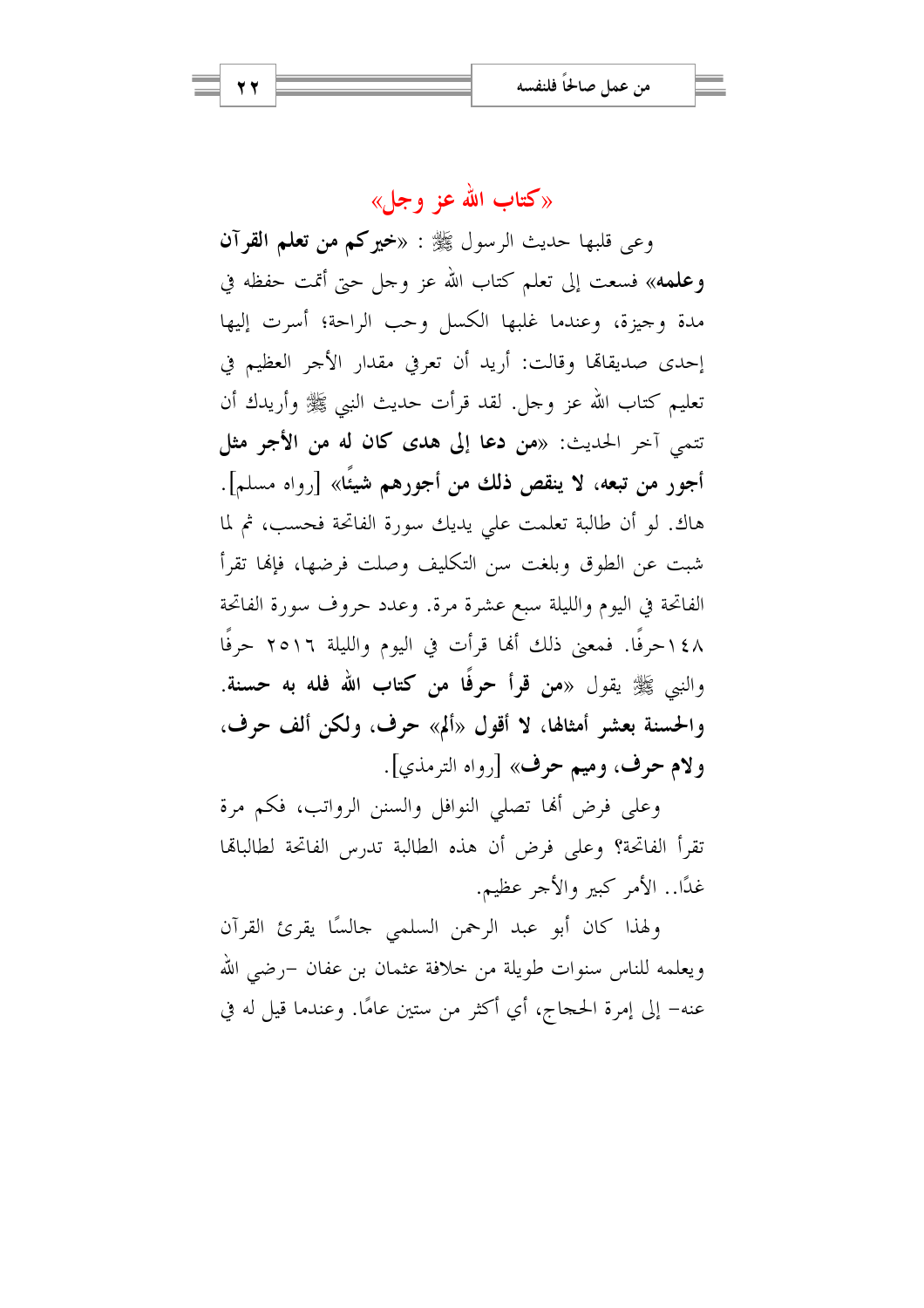ذلك بعدما رق عظمه، وكبر سنه ساق حديث النبي ﷺ: «خيركم من تعلم القرآن وعلمه»، ثم قال: هذا الذي أقعدني مقعدي هذا قال الإمام الذهبي في السير عن هذا المعلم. رئي بعد موته فقيل له ماذا فعل الله بك؟ قال: غفر لي بتعليمي الفاتحة أطفال المسلمين.

عندها شمرت إلى هذه الأبواب العظيمة، وجلست مجلسًا فيه ذكر، بل أعظم الذكر، وهو تلاوة كتاب الله عز وجل، وكان لها في الصف الواحد أكثر من ثلاثين طالبة أتممن في الصف الأول جزء عم كاملاً! عندها قالت: سوف أستمر.. وهذا الذي أقعدني مقعدي هذا «ومن عمل صالحًا فلنفسه». ما زال في الأرض ميدان ومتسع للحي يدركه من جد في الطلب ولم يزل في نفوس الناس منطقة محمية سكنت بالخوف والرعب ولم تزل نخلة الإســـلام باســـقة ً مليئة بعذوق التمـــر والرطـــب ولم تزل واحة الأخلاق مخــصبة فيها مشاتل من تين ومن عنـــب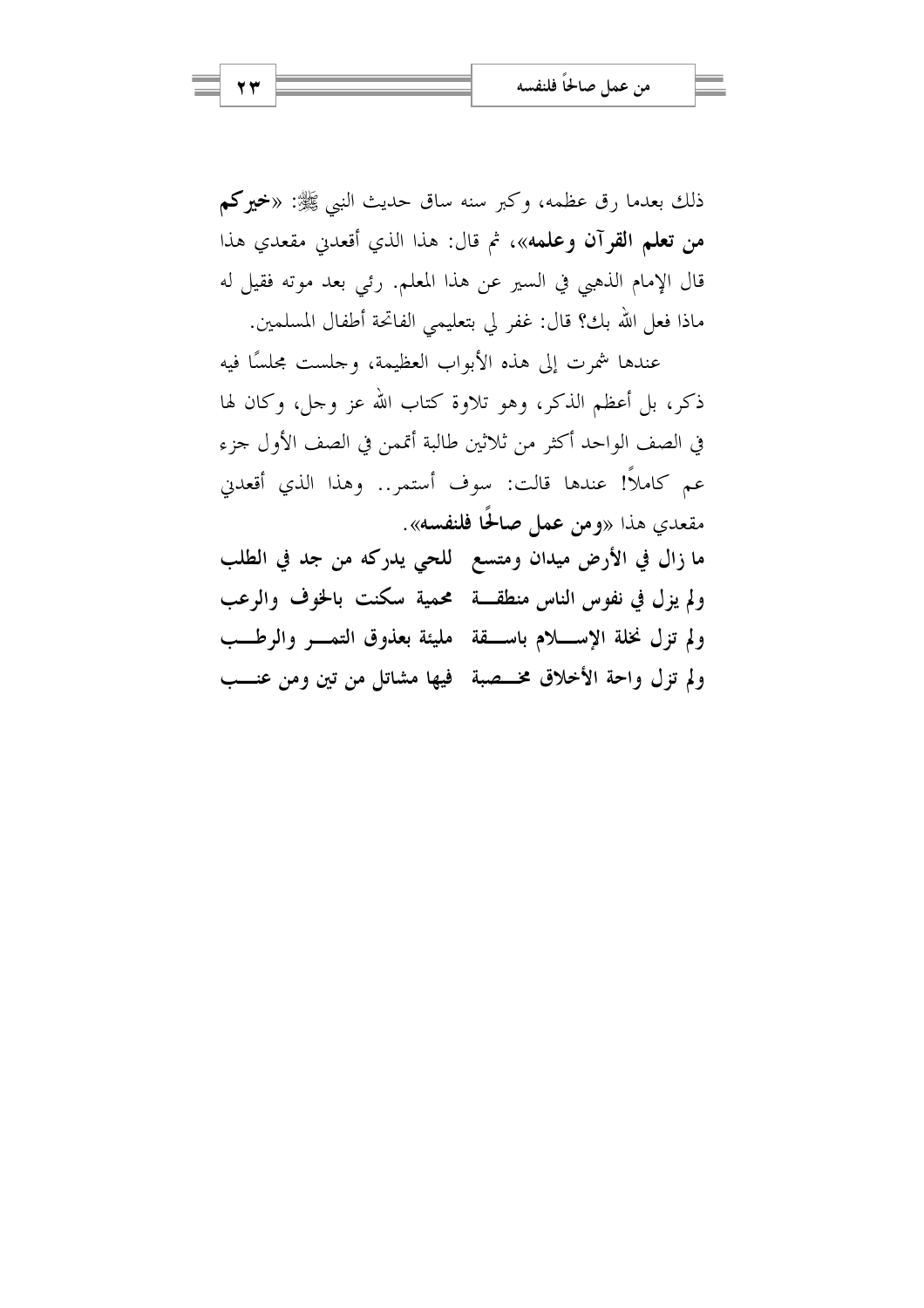#### النية

من أعظم حرمان العبد حرمانه من العلم الشرعي! تأمل.. كيف بزارع في أرض لا يعرف موعد الزرع! ولا الحرث! ولا الأعمال الزراعية الأحرى! قد تنبت أرضه لكن بثمرة قليلة على حسب علمه، وقد كان يكفيه من العلم اليسير لكي تنتج هذه الأرض المحصول الوفير والثمرة الطيبة! وهكذا العلم الشرعي لأن الدنيا مز, عة الآخرة.

جلس يومًا في مجالس وكان المتحدث، يتحدث عن النية، وألها الأمر الذي فاز به الفائزون، وسبق به السابقون، فإصلاح النيات يصلح العبادات، وبإفساد النيات تفسد العبادات. ثم عرج على أمر تعدد النية وأفاض في ذلك، وذكر قول أحد العلماء: «وددت أنه لو كان من الفقهاء من ليس له شغل إلا أن يعلم الناس مقاصدهم في أعمالهم، ويقعد للتدريس في أعمال النيات ليس إلا، فإنه ما أتى على كثير من الناس إلا من تضييع ذلك».

ثم ساق حديث النبي ﷺ : «إنما الأعمال بالنيات..» [متفق عليه: أخرجه البخاري (١)، ومسلم (١٩٠٧) من حديث عمر بن الخطاب رضي الله عنه] ثم أفاض في مثال بسيط، وهو النية عند الوضوء فقال تتعدد النيات ويتضاعف معها الأجر فأنت تنوي الوضوء امتثالاً لأمر الله عز وحل: ﴿إِذَا قُمْتُمْ إِلَى الصَّلَاةِ فَاغْسِلُوا ۖ وُجُوهَكُمْ …﴾ [المائدة: ٦] ثم أنت تمتثل أمر النبي ﷺ : «وصلوا كما رأيتموني أصلي» ثم أنت تتوضًا لرفع الحدث والدحول في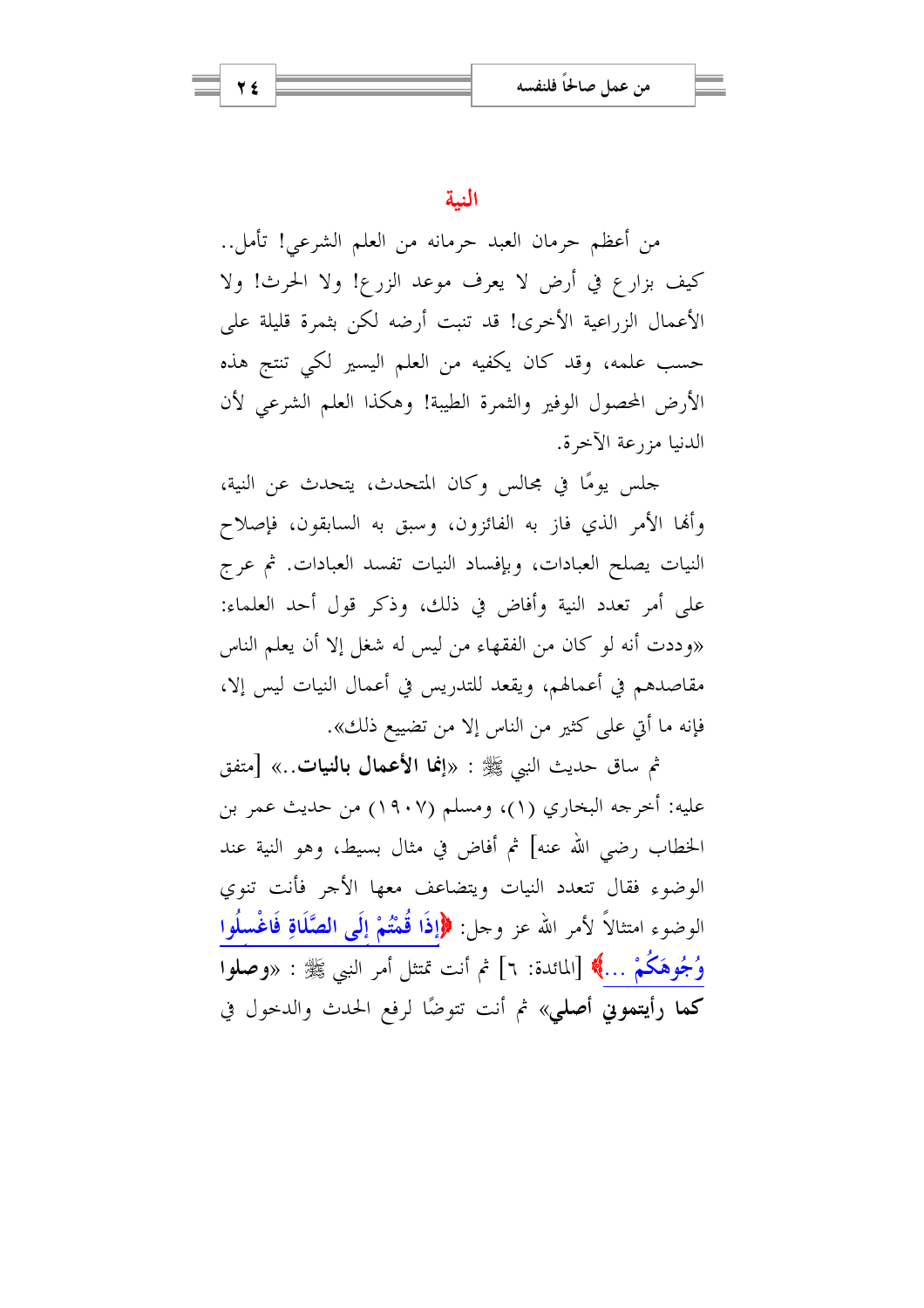الصلاة.. ثم أنت تتوضًا وتنوي كما في الحديث أن تتساقط خطاياك مع قطرات الماء.. وهكذا. كم نية في الوضوء؟ وكم تنوي اليوم إذا توضأت؟ بعضهم نسبي النية فتحولت العبادة إلى عادت يؤديها!. تأملوا في حال من يزور أقاربه، وكم نية ينويها بهذا الزيارة؟ صلة رحم، وتعليم حاهل، وأمر بمعروف، وزيارة إخوان في الله، وغيرها!.

بعد هذه الكلمة البسيطة في كلمالها العظيمة في نفعها، لا زال يتمثل بين الحين والآخر أنه مزارع في هذه الدنيا، فيجب عليه إن أراد الارتقاء بزرعه وحسن ثمرته أن يسلك أفضل الطرق وأنجعها، ولا يتم له ذلك إلا بالعلم. فكيف بأمر الدين والجهل يخيم على من كل ناحية! كيف بي أسير إلى الآخرة وأنا أبحث عن الجنة وأزرع لها دون علم فتثمر حنظلاً وشوكًا!

وعندما عزم الأمر وبيت النية على طلب العلم الشرعي جاءته البشارة العظيمة من حديث الرسول ﷺ : «من **سلك طريقًا** يلتمس به علمًا سهل الله به طريقًا إلى الجنة»..ثم تذكر عظم الأجر في الطلب وحين البذل فسعى دون تردد «ومن عمل صالحًا فلنفسه».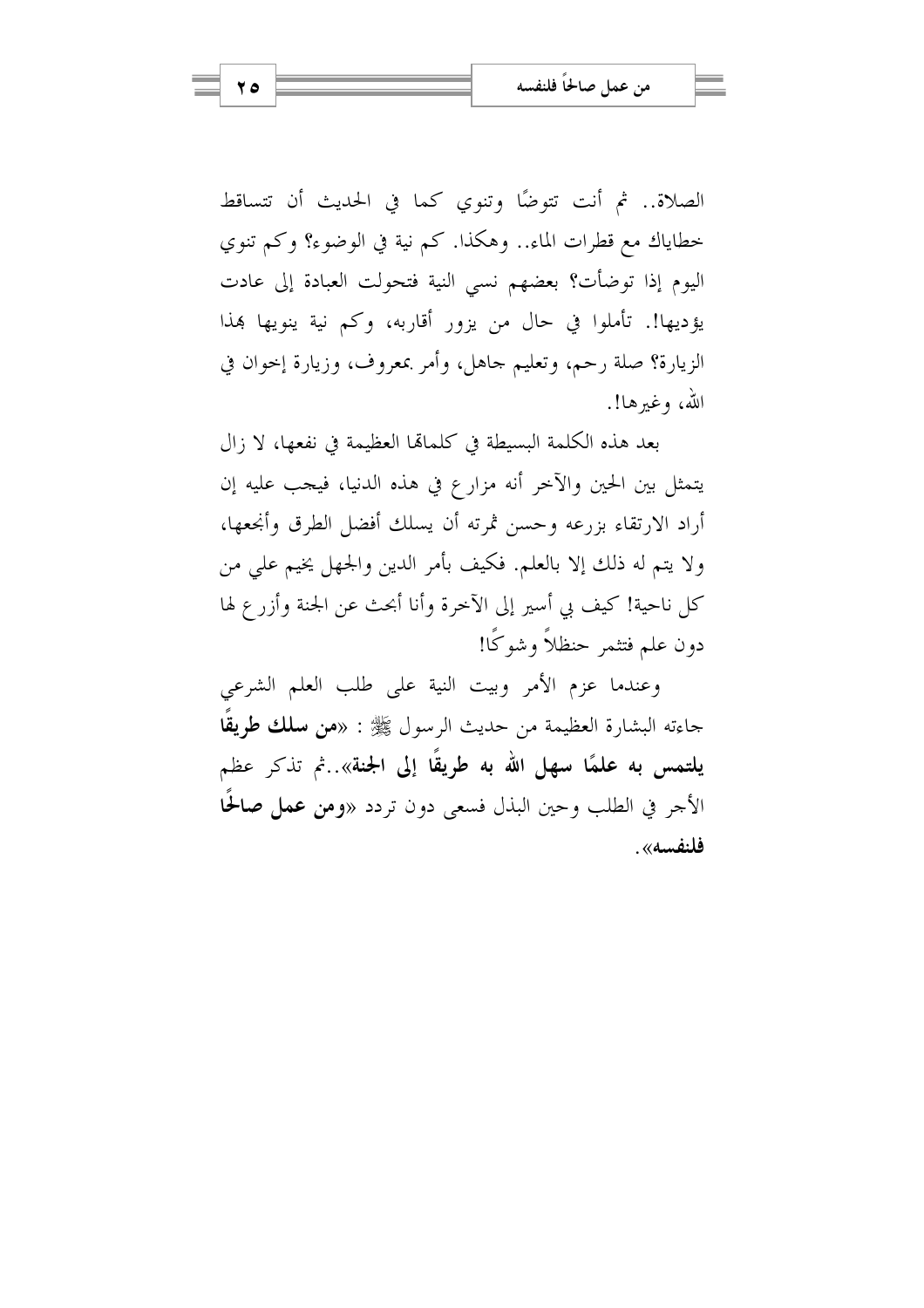# المربية الصالحة

ترددت كثيرًا عندما تقدم لها زوج توفيت زوجته، وتركت له طفلين، وعندما استخارت الله عز وحل واستشارت من تثق فيه، قالت: أحتسب عند الله عز وجل تربية هذين اليتيمين، ولعل الله عز وجل أن يأجرني على حسن التربية، وتنازعها الناس في ذلك.. كيف تربين من ليسوا بأبنائك؟ سوف يفسدون حياتك! تخرجين إلى الدنيا بولدين! ليس لك إلا الهم والغم! لكنها استخارت واستشارت فأقدمت على الزواج، وهمها كيف تربي الصغيرين؟ فكانت لهم نعم الأم الحانية والمربية الحازمة، فنشآ وهما لا يشعران إلا بالحب والعاطفة والحنان مع حسن تربية وتعليم. ومرت الأيام ورزقها الله عز وجل بأبناء فكانت تمر بالأزمات حين يتشاجر الصغار أو بكاء البعض! فكانت تخاف الله عز وجل في اليتيمين وترعاهما، بل وتقدمهما في مواضع على أبنائها! ولقد عانت الكثير، خاصة عندما كبر الطفلان وعرفا أن أمهما توفيت وعلما أن هؤلاء الأحوان غير أشقاء، مع حدة في طباعهم أحذوها من والدقم، لكنها صبرت وصبرت وقالت: أردت وجه الله عز وجل ولن يخيب ظني، فكانت المرأة الناصحة، والمربية الصادقة. محافظة على العبادات وتعويد على حسن الخلق، حتى شبوا عن الطوق، وكبروا وتفرق الأبناء في كل واد. لكن اليتيمين يعودان لها بين صبح ومساء وكألها أمهما التي أرضعتهما!قال لها زوجها يومًا وقد رأى دمعة على خدها والابن اليتيم يقبل رأسها! لعل هذا يا أم فلان من عاجل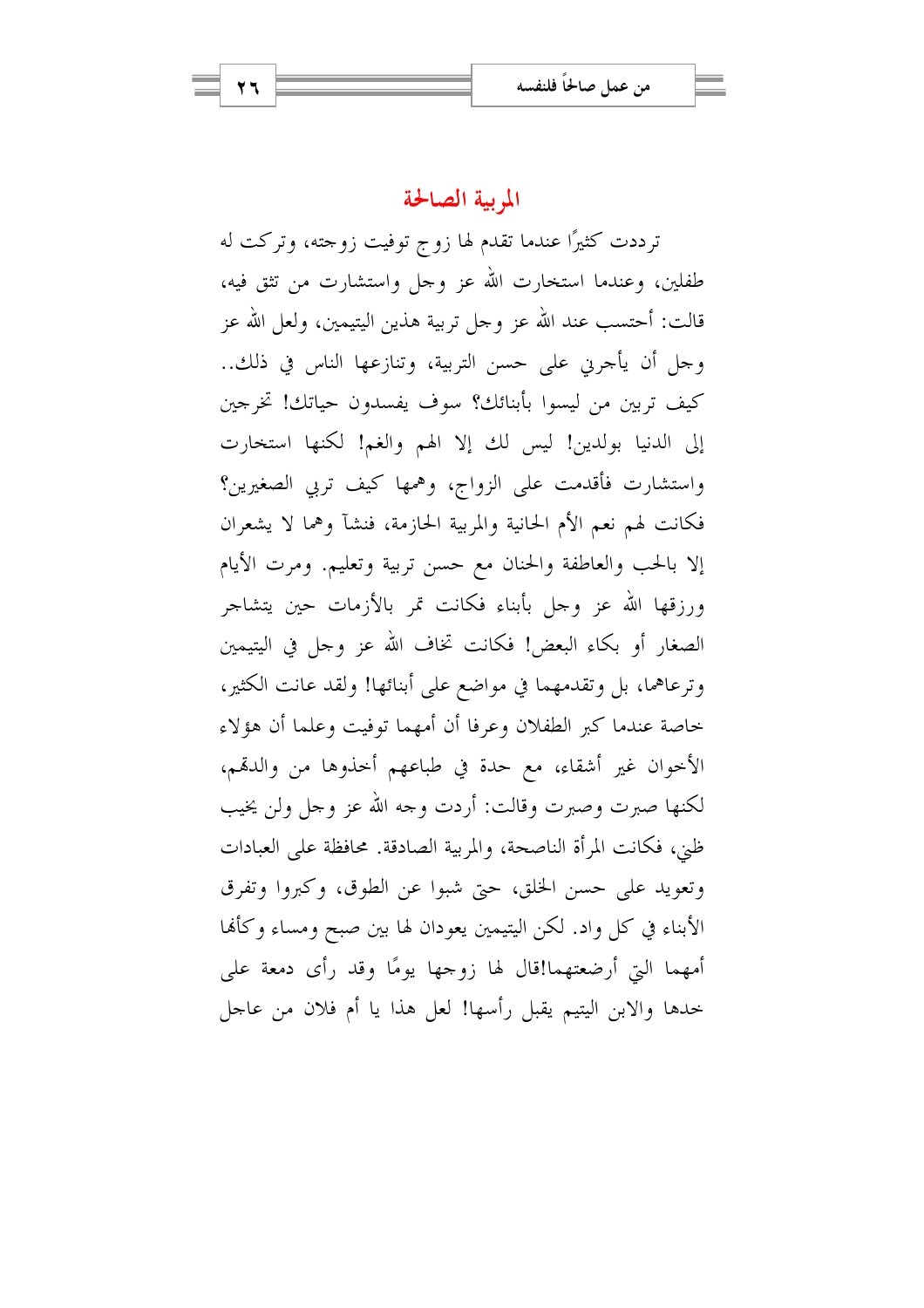البشرى لك! لقد رأيت ثمرة التربية في الدنيا صلاحًا وبرًا وأرجو الله عز وجل أن لا يخيب ظنك بجنة عرضها السموات والأرض.

قالت في نفسها وهي تسترجع السنوات الطوال: تركت أشياء أحبها كزوجة، وتركت أمورًا وتركت و تركت .. لله عز وجل، ثم لأربي اليتيمين، وعوضني الله في الدنيا حيرًا وأرجو أن تكون الآخرة أعظم وأكبر!.

**وقفة:** قال عبد الرحمن بن مهدي: والله لا تجد فقد شيء تركته ابتغاء وجه الله، كنت أنا وأخى شريكين فأصبنا مالاً كثيرًا، فدخل قلبي من ذلك شيء فتركته لله وخرجت منه، فما خرجت من الدنيا حتى رد الله على ذاك المال. عامته إلي وإلى ولدي. زوج أخي ثلاث بنات من بني، وزوجت ابنتي من ابنه، ومات أبي فورثته أنا، فرحع إلى وإلى ولدي في الدنيا<sup>(١)</sup>.

 $(1)$  صفة الصفوة (٤/٢).

**YV**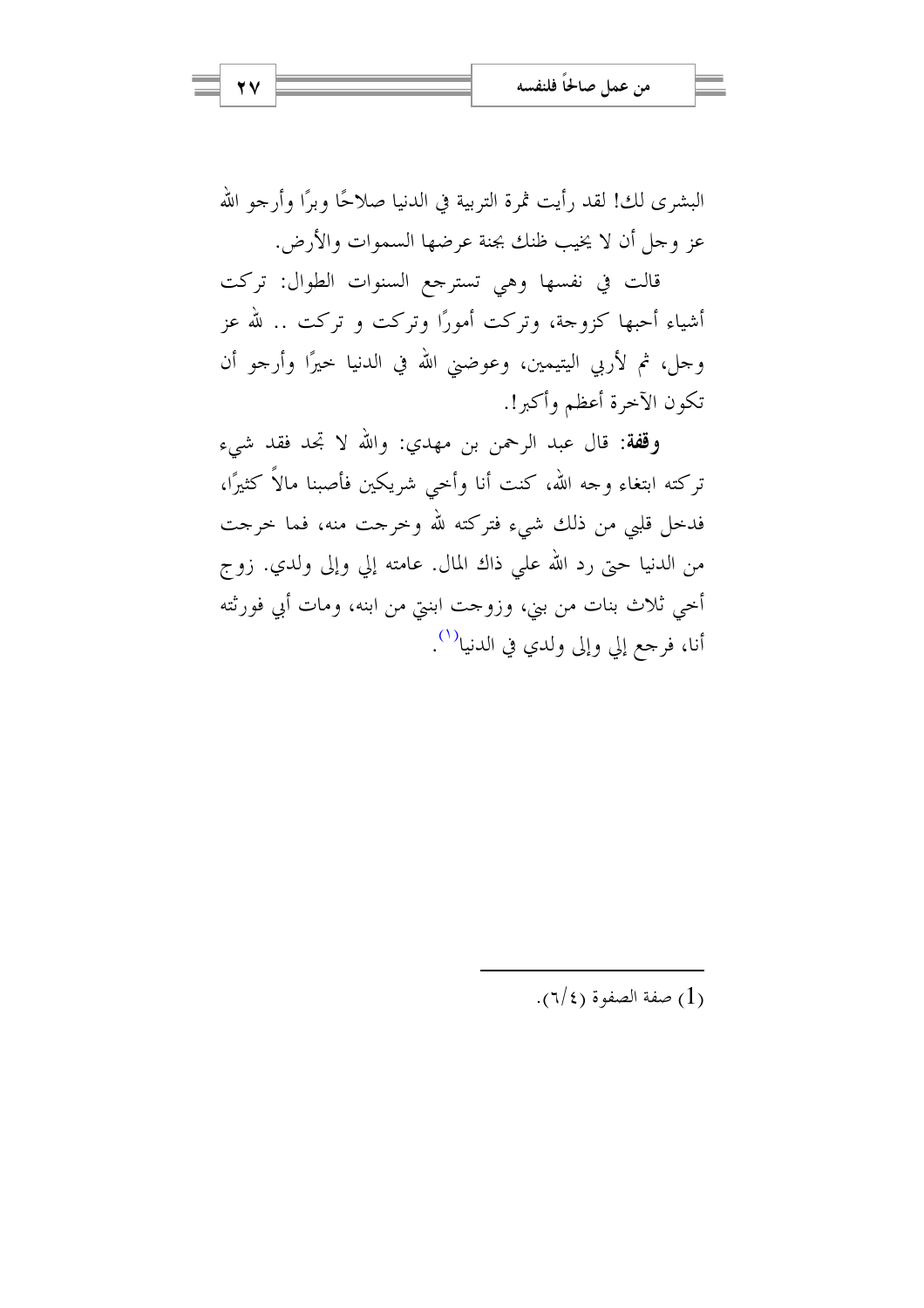#### سنة التعدد

خلال سنوات مضت وبتأثير الإعلام العجيب أصبح تعدد الزوجات جريمة، وأصبحت النظرات الساخطة توجه نحو الرجل المعدد، أما المرأة الأولى أو الثانية فإنها لا تحسد على ما فعل زوجها، فهي الناقصة وهي المغفلة وهي...!

عبد الله , جلَّ مثالي في حياته، وفي حسن أدبه وخلقه أما عن ديانته فأحسبه من الأخيار.. تزوج الأولى وأنجب منها أطفالًا، وكانت زوجته نعم الأم والمربية، شاركته في الهموم والغموم، وفي الأفراح والأتراح.

وحين أطالت التفكير في أمر زميلة لها مطلقة، مضى على طلاقها سنوات ولم يتقدم إليها أحد، ذكرها لزوجها وحثته على الزواج بما. وكان الأمر كذلك وألف الله عز وجل بين قلبي الزوجتين فكانتا كالأخوات، وكان الرجل عاقلاً، حكيمًا طبق شروط وواجبات التعدد، أحسن في العدل قدر المستطاع، فسارت حياته على خير ما يرام، وكان من تعجب الناس كيف استطاع التوفيق بين الزوجتين؟! بل وكيف سارت حياته دون مشاكل تذكر ؟!

وكان الزوج محبًا للأيتام والأرامل، ودعا الله عز وجل أن يجعله ممن يرعون الأيتام والأرامل ويقومون بحاجتهم فيسر الله له العمل في أحد المبرات الخيرية، فقام بالرعاية والكفالة، وكألهم أبناؤه، بل كان يتابع في مدرسته الطلاب الأيتام هل تناولوا مثل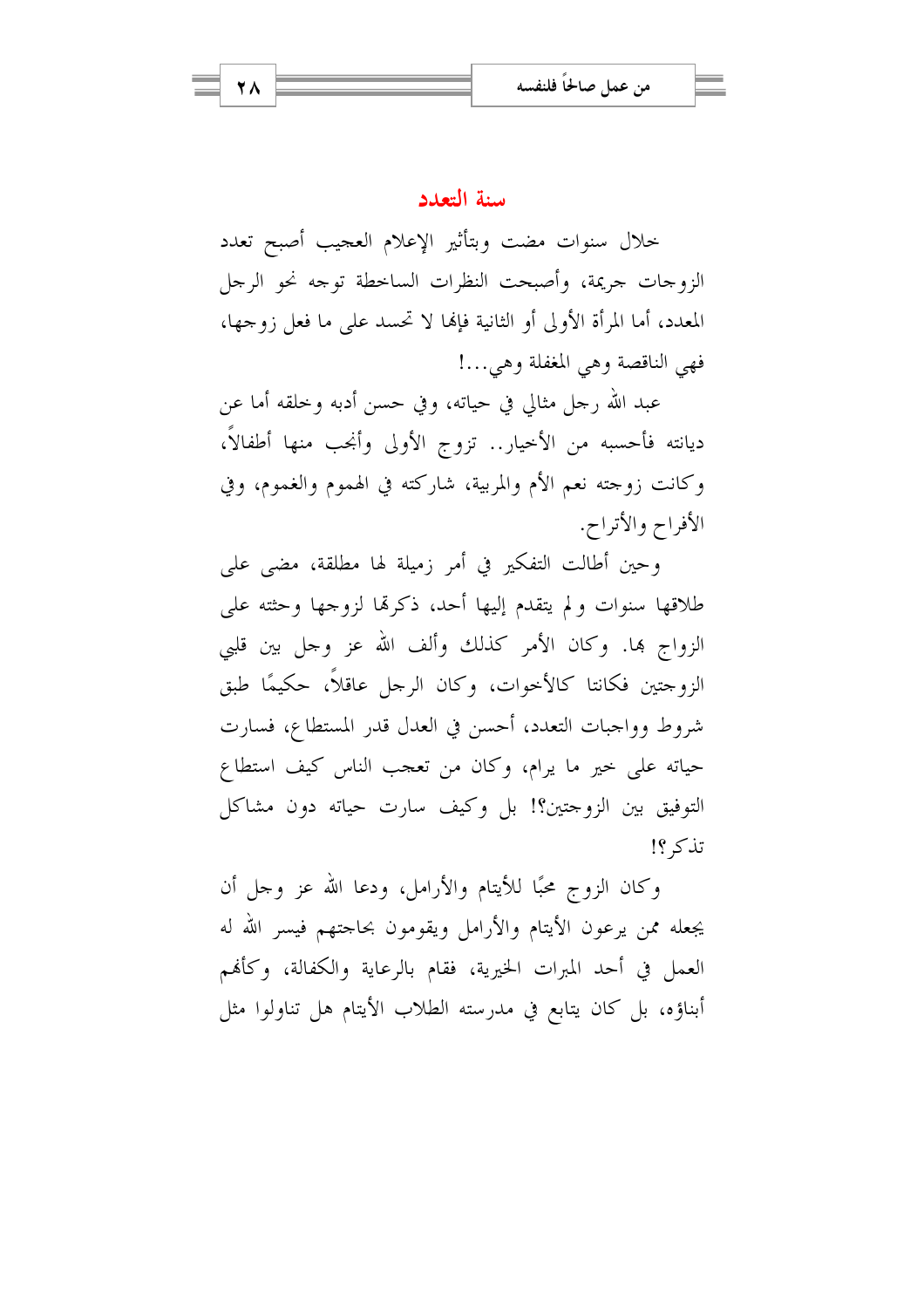غيرهم من الطلاب طعامًا في الفسحة المدرسية أم لا؟

ومرت الأيام وهو على تلك الحال، حتى علم بأرملة توفي عنها زوجها، وكان زوجها من أهل الصلاح والخير، وترك خلفه سبعة أطفال. عندها راودته فكرة الزواج هذه الأرملة، فتلمس الآراء.. وما أكثر من عارض هذا الزواج! امرأة كبيرة وسبعة أطفال! وعندها تقدم لهذه الأرملة المسكينة،فقالت : أريد صغارى معي! فقال: والله ما تقدمت إلا لهؤلاء الصغار. وكان الله عز وجل رحيمًا هِؤلاء أمًا وأبًا فرزقهم زوجًا مشفقًا على أمهم، ورزقهم أبًا حنونًا عوضهم بعضًا من حنان وعاطفة والدهم!

بعد شهور .. قال الزوج كلما تذكرت أن عندي سبعة صغار أعولهم سارعت إلى شراء ما يريدون، وكلما جلست وسطهم تذكرت مكان والدهم فأحفى الدمعة! وجعل الله له مع الثلاث زوجات، مودة ورحمة وسكن ما رأى مثلها في حياته، وفتح الله عليه من رزقه ما لم يكن ينتظره! «**ومن عمل صالحًا** فلنفسه»...

29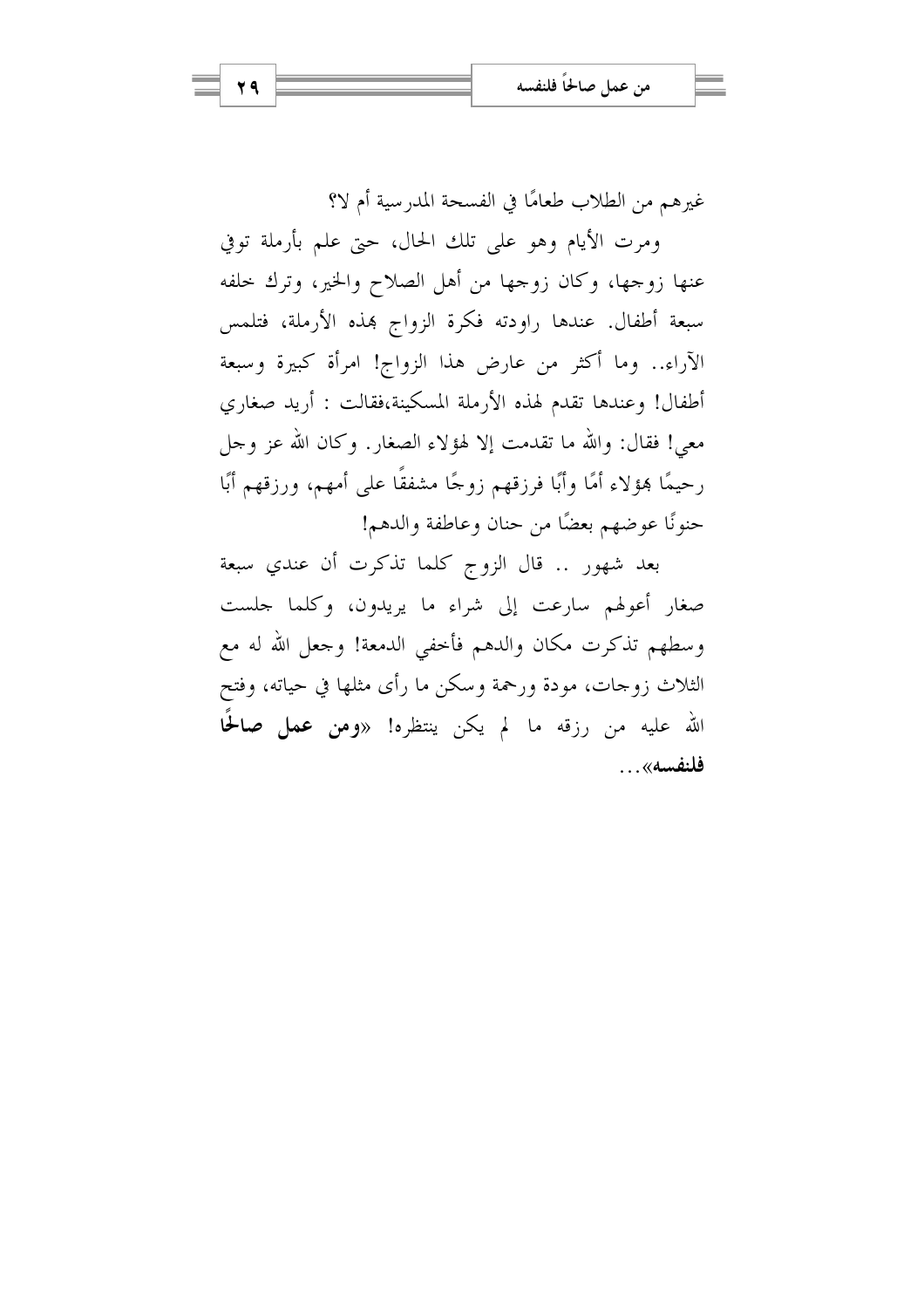# الزوجة البارة

تزوجت من شاب يقيم مع والدته، ويبر ها ويتابع حالتها الصحية كل يوم، فقد كانت مقعدة تحتاج إلى عناية خاصة!

فوحثت الزوحة بالأم وحالها! وكان لرفيقات السوء صولة وجولة: ماذا تريدين بهذه العجوز؟ أين أبناؤها وبناهًا؟ سوف تحرمك من الخروج والدحول؟ وكان الشيطان يبتسم فرحًا مسرورًا بحديث أولئك النسوة!

لكن الزوجة العاقلة قالت: ساق الله الخير إلى سوقًا! أحدم امرأة مسلمة ديانة وقربة إلى الله عز وجل، وأحتسب ذلك عند الله!

نعم لقد حرمتني من الخروج كما أريد.. لكن الله عز وحل أنزل على السكينة، وأقر عيني بمحبة زوجي لي!والله إني لأشعر بالتوفيق وألامسه كل يوم في حياتي!

تقر عيني بلقمة أناولها إياها صدقة كل يوم! تقر عيني بتعليمها آيات من كتاب الله، تقر عيني بمساعدها على الوضوء والقيام للصلاة! لقد أعانتني على نفسي، ورحمني الله بوجودها، فأصبحت سعادتي أن أبقى في مملكتي الصغيرة لا أغادرها.. وإن خرجت فعلى عجل ووجل! لا تمنأ نفسي ولا ترتاح، إلا إذا دخلت بيتي فإذا بي أسمع الدعاء والذكر والتكبير والتهليل! لقد وحدت حلاوة وسعادة لا يعدلها الخروج لحضور زواج أو مناسبة! انشراح في الصدر وبمجة في النفس! وأدعو الله أن يجعل ذلك العمل حالصًا لوجهه الكريم!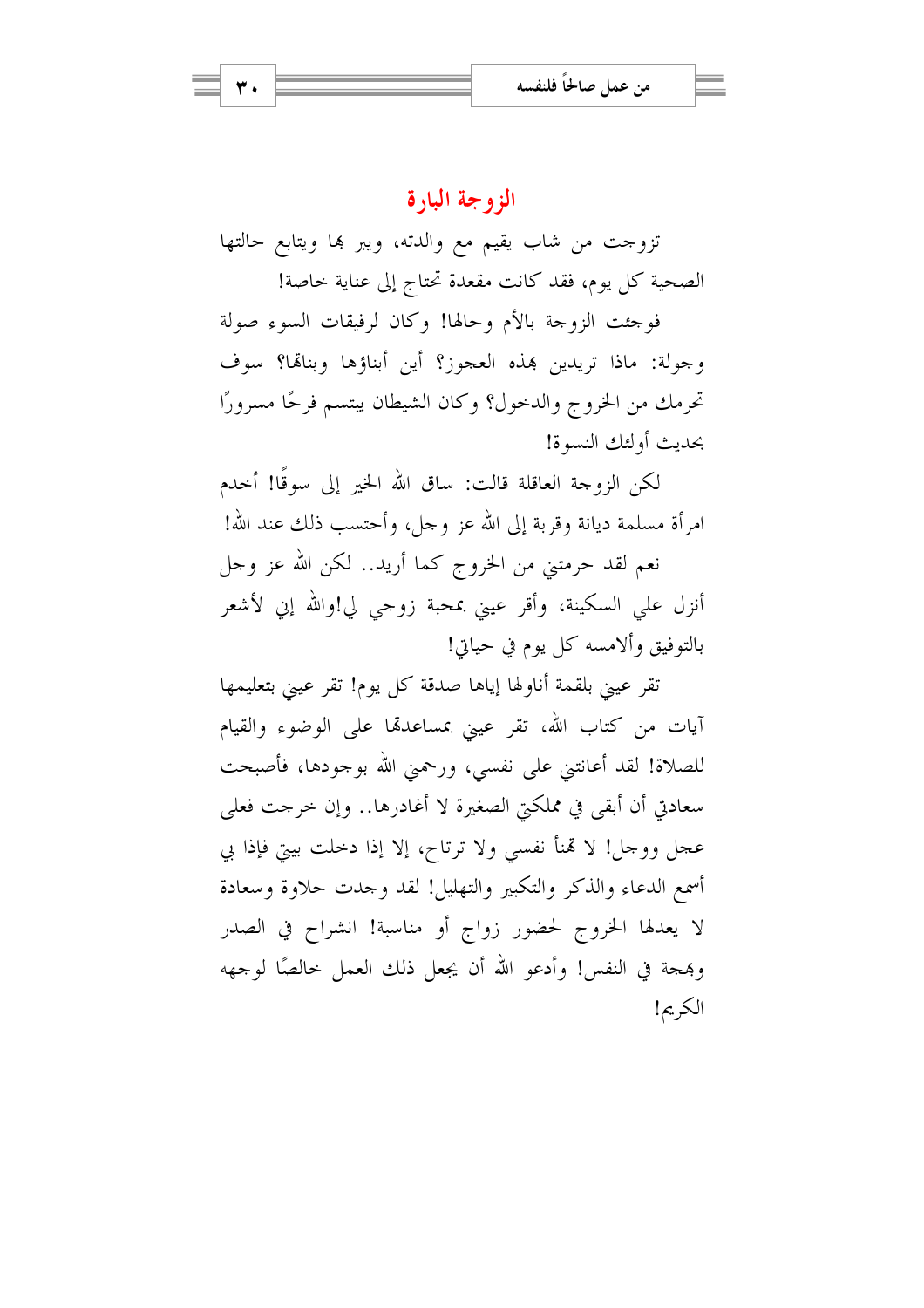وقفة: قيل لأبي عثمان النيسابوري: ما أرجى عمل عندك؟ قال: كنت في صبوتي يجتهد أهلي أن أتزوج فآبي، فجاءتني امرأة فقالت: يا أبا عثمان! أسألك بالله أن تتزوجني، فأحضرت أباها– وكان فقيرًا– فزوجني منها، وفرح بذلك. فلما دخلت إلي رأيتها عوراء عرجاء مشوهة!! قال: وكانت لمحبتها لي تمنعني من الخروج، فأقعد حفظًا لقلبها ولا أظهر لها من البغض شيئًا وإني على جمر الغضي من بغضها، قال فبقيت هكذا خمس عشرة سنة حتى ماتت، فما من عملي شيء هو أرجى عندي من حفظي لقلبها.<sup>(١)</sup>

.۳٤٩ : بيد الخاطر : ٣٤٩.

۳١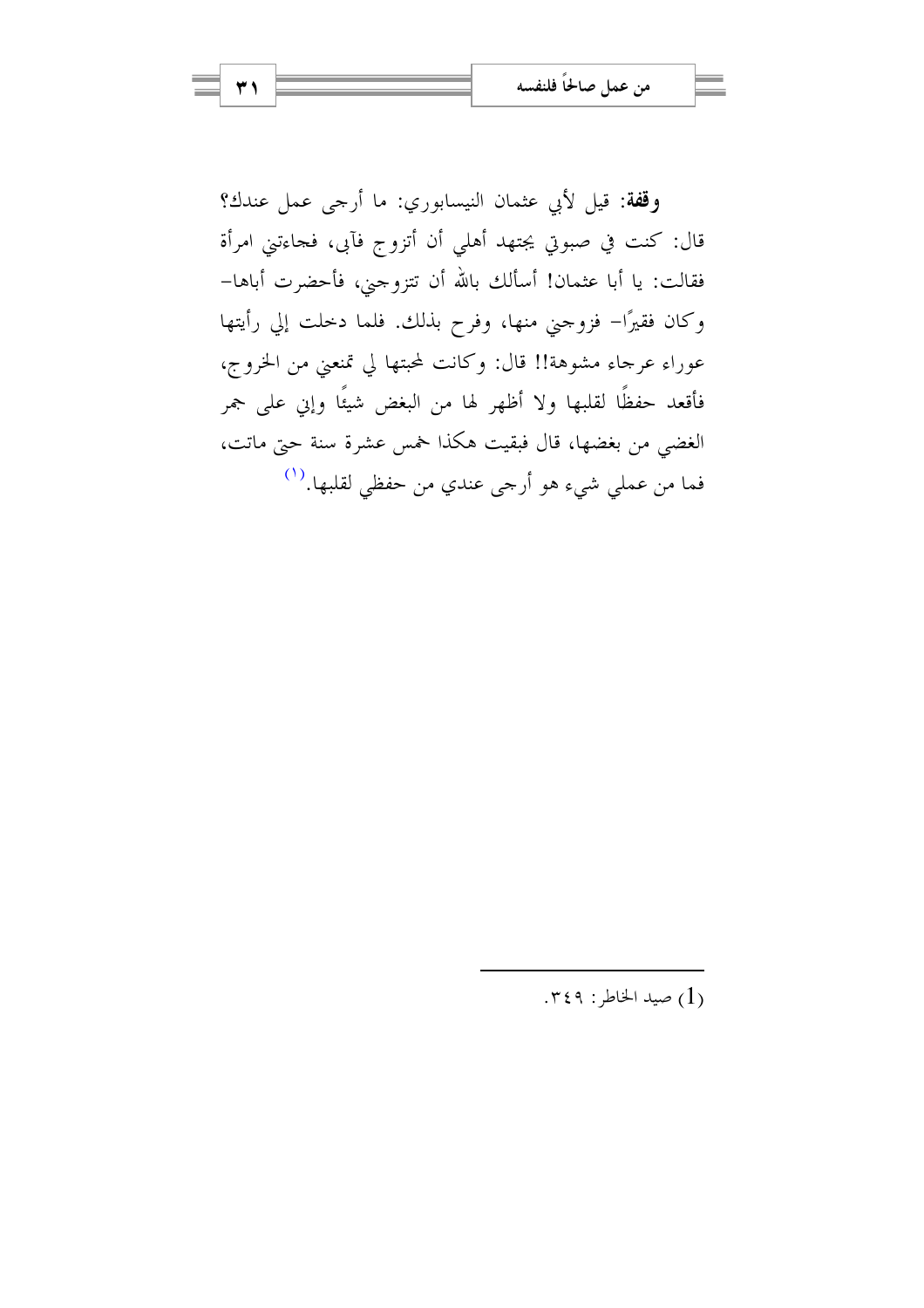## بر الوالدين

حد في الحصول على وظيفة في مدينته التي تخرج منها والتي كما قال: لا يطيق الخروج منها..فهو فيها مثل السمكة في الماء!.. فقد كان له أصحاب وأصدقاء ومعارف وحيران. شاب يحب الناس ويأنس بمجالستهم ومحادثتهم. وأعانه الله على إيجاد الوظيفة التي برغب في المكان الذي يجب!

بدأ عمله في جد ونشاط، محبوبًا لدى زملائه دمث الخلق، حسن المنطق، ولهذا بدأ يترقى في منصبه الوظيفي وتحظى من سبقوه بسنوات!

قال له يومًا أحد أصحابه: لعل توفيقك في هذه الوظيفة بسبب برك بوالديك! قال: أرجو ذلك فهذا من علامات البشرى لى بأن الله عز وحل تقبل مني القليل!

وأراد الله عز وجل أن يجعل البر امتحانًا للشاب، فقد سمع والده يومًا يثني على قريتهم، ومزرعتهم المهملة هناك. وقال الأب في معرض حديثه.. أتمني أن أعيش بقية عمري هناك..

انتهى الحديث لكن الشاب بدأ يفكر .. هذه رغبة أيي، ولعل من البر أن أحققها له، وأجعله يهنأ هذه الأمنية في هذه السن.

وكان الغد يومًا مشرقًا في حياة الأب، فقد بشره الابن، أنه سوف ينتقل إلى القرية، وسوف يقيم هناك. لكن الأب أظهر التردد وعدم الرغبة في المشقة على الابن، ثم أطلق من لسانه كلمة .. والوظيفة يا بين!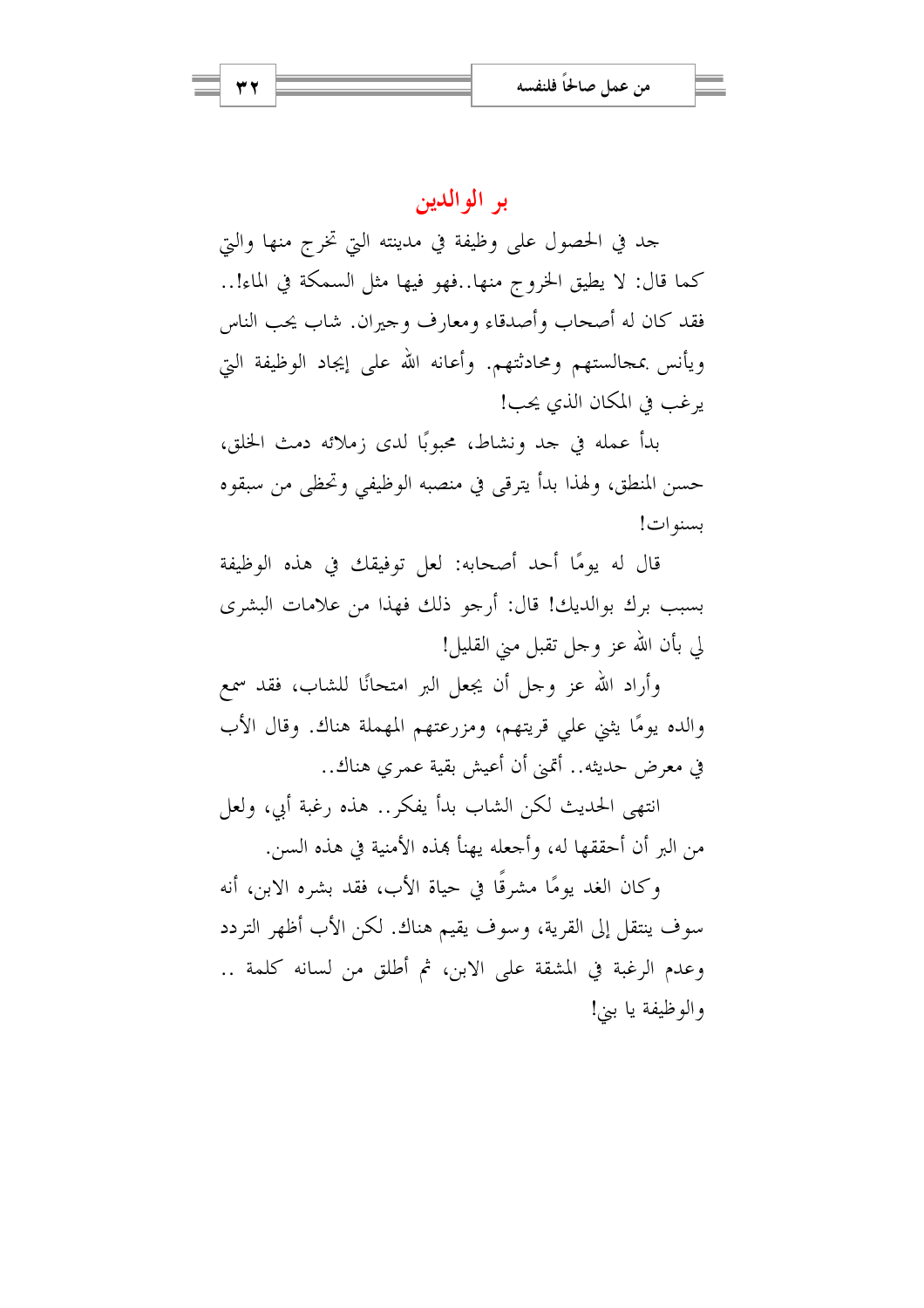قال الابن: الوظيفة هي أن أبر بك.. هذه وظيفتي التي أتقرب إلى الله عز وحل بما مع الطاعات الأخرى!

تلعثم الأب ونزلت دمعة من عينه على هذا البر ورفع يديه إلى السماء ودعا بدعاء حار متواصل، لانقطاع له وسأل الله للابن التوفيق في الدنيا، والآخرة، وكان آخر ما دعا له به أن يسكنه وذريته الفردوس الأعلى!«**ومن عمل صالحًا فلنفسه**»..